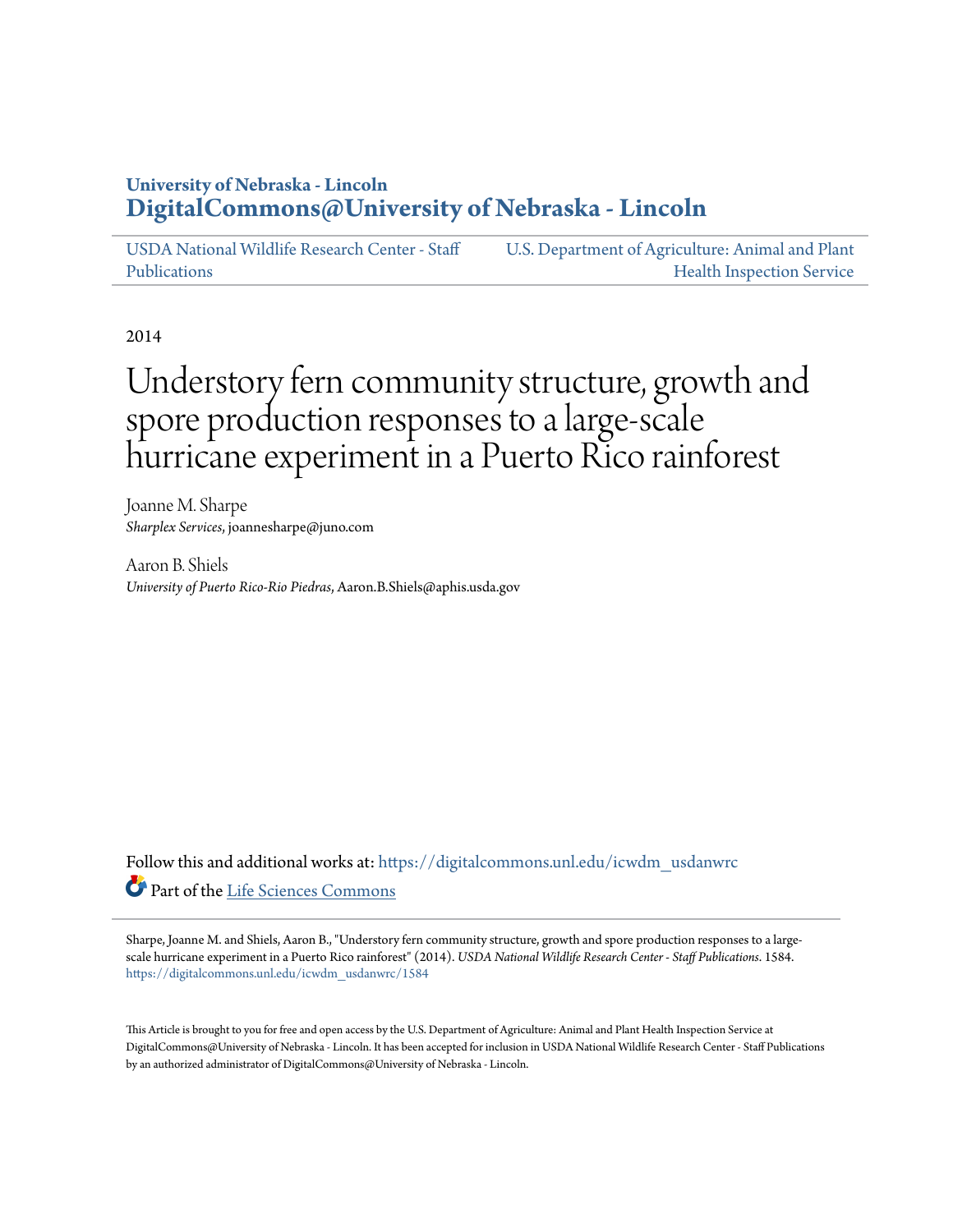#### [Forest Ecology and Management 332 \(2014\) 75–86](http://dx.doi.org/10.1016/j.foreco.2014.01.023)

Contents lists available at [ScienceDirect](http://www.sciencedirect.com/science/journal/03781127)

# Forest Ecology and Management

journal homepage: [www.elsevier.com/locate/foreco](http://www.elsevier.com/locate/foreco)

# Understory fern community structure, growth and spore production responses to a large-scale hurricane experiment in a Puerto Rico rainforest

# Joanne M. Sharpe <sup>a,</sup>\*, Aaron B. Shiels <sup>b,1</sup>

<sup>a</sup> Sharplex Services, PO Box 499, Edgecomb, ME 04556, USA <sup>b</sup> Institute for Tropical Ecosystems Studies, University of Puerto Rico-Rio Piedras, PO Box 70377, San Juan, PR 00936-8377, USA

#### article info

Article history: Available online 11 February 2014

Keywords: Canopy litter Cyathea borinquena Ecological resilience Invasive pioneer fern Tropical understory light Thelypteris deltoidea

# **ABSTRACT**

Ferns are abundant in most rainforest understories yet their responses to hurricanes have not been wellstudied. Fern community structure, growth and spore production were monitored for two years before and five years after a large-scale experiment that simulated two key components of severe hurricane disturbance: canopy openness and debris deposition. The canopy was opened by cutting branches above 3 m and the fallen leaf and woody debris was either added to or removed from the forest floor resulting in four treatments that were replicated three times in a factorial design. Of the 16 fern species observed during the experiment 12 were present before treatments were applied. All but two of the 16 species had densities <250 ha<sup>-1</sup>; Thelypteris deltoidea (2258 ha<sup>-1</sup>) and Cyathea borinquena (1521 ha<sup>-1</sup>) were by far the most common ferns. Under simulated hurricane conditions (open canopy and debris deposition) abundance levels for both T. deltoidea and C. borinquena were highly resilient and returned to pre-disturbance conditions within three years; therefore the resident (non-pioneer) fern species continued to dominate after disturbance. However, several other variables had increasing or decreasing responses that had not returned to pre-treatment levels by the fifth and final year of the experiment. Four pioneer species appeared in low abundance almost immediately after the canopy was opened, including three native species that spread via spore germination and the invasive Nephrolepis brownii that spread by runners. Debris deposition resulted in high mortality for 7 of 12 fern species, with C. borinquena among the species little affected and increases in recruitment following mortality of T. deltoidea under open canopy. Individuals of both T. deltoidea and C. borinquena responded to higher light levels with growth spurts reflected in up to two- to three-fold increases in leaf production and emergence of longer leaves. Spore production rates for both T. deltoidea and C. borinquena had been low in the undisturbed pre-treatment forest, but more than doubled in the years that followed canopy opening. Hurricane impacts to this tropical forest alter the fern community by (1) debris deposition burying individuals and initially reducing some population sizes, and (2) canopy openness overwhelming the negative effects of debris deposition and stimulating growth and reproduction that can last  $\geq$ 5 years. Changes resulting from hurricane disturbance that affect the ferndominated herbaceous layer may ultimately influence structure and function of the long-term understory plant community and consequently the habitat of litter- and soil-dwelling organisms.

- 2014 Elsevier B.V. All rights reserved.

# 1. Introduction

Very large hurricanes pass over the Luquillo Experimental Forest (LEF) in northeastern Puerto Rico every 50–60 years on average ([Scatena and Larsen, 1991\)](#page-11-0). Researchers from the Luquillo Long-Term Ecological Research (LTER) program monitored forest responses after the two most recent severe hurricanes in the LEF, Hugo in 1989 (e.g. [Brokaw and Walker, 1991; Zimmerman et al.,](#page-10-0) [1996\)](#page-10-0) and Georges in 1998 (e.g. [Canham et al., 2010; Heartsill Scal](#page-10-0)[ley et al., 2010\)](#page-10-0). Woody plant responses to hurricanes have been evaluated in a variety of ways (reviewed in [Lugo, 2008](#page-11-0)) and such studies have provided the basis for models used to evaluate tropical forest dynamics ([Uriarte et al., 2005; Comita et al., 2009\)](#page-11-0) and effects of different levels of wind damage on tree species ([Canham](#page-10-0) [et al., 2010](#page-10-0)). Though protected from hurricane winds and driving







E-mail address: [joannesharpe@juno.com](mailto:joannesharpe@juno.com) (J.M. Sharpe).

<sup>&</sup>lt;sup>1</sup> Present address: USDA, National Wildlife Research Center, Hawaii Field Station, PO Box 10880, Hilo, HI 96721, USA.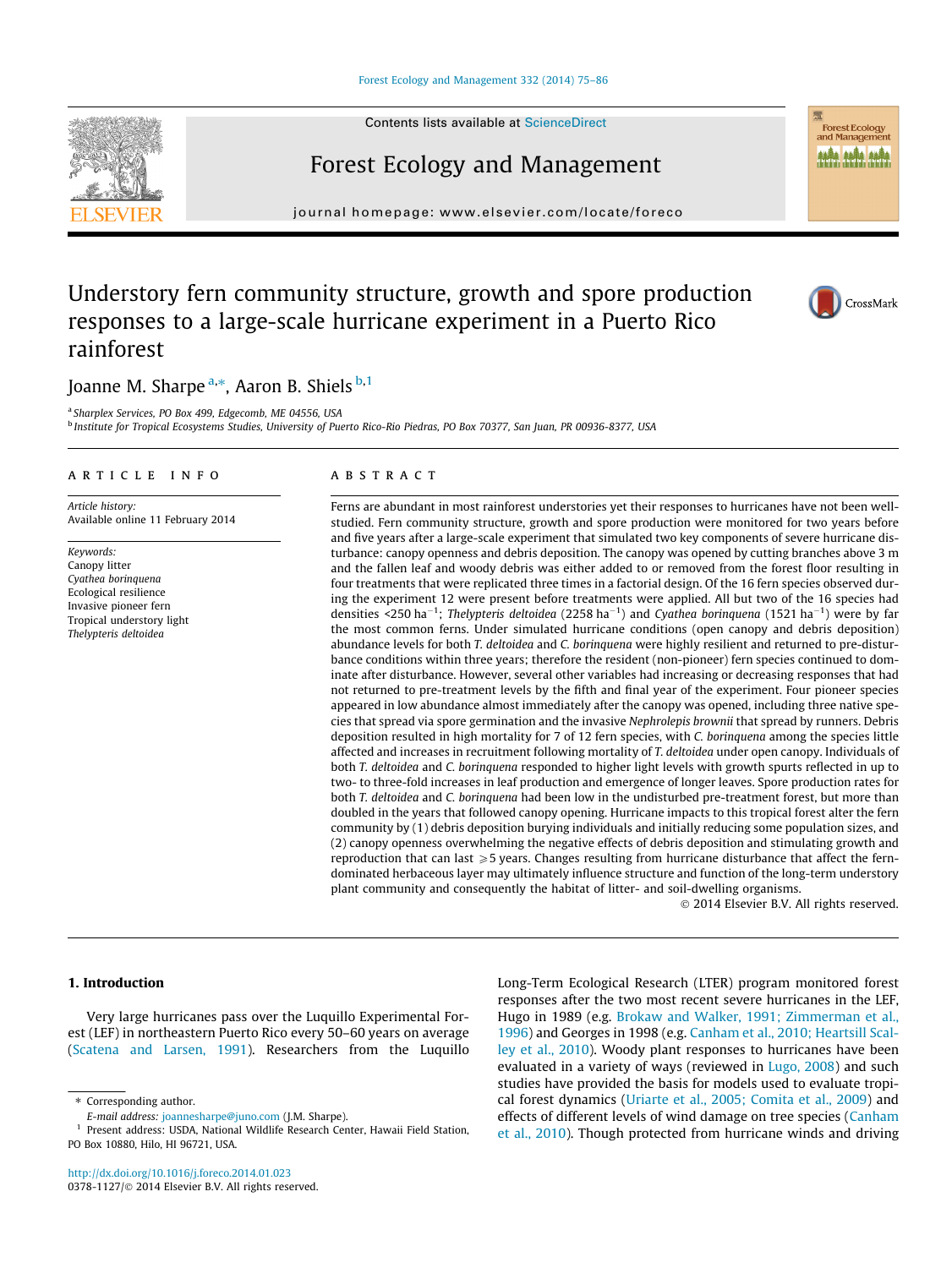rain by canopy layers above, forest floor organisms experience indirect effects of a hurricane such as changes in the light environment ([Fernández and Fetcher, 1991; Scatena et al., 1996](#page-11-0)) and increased volumes of litter debris derived from damage to the canopy layer ([Ostertag et al., 2003; Beard et al., 2005\)](#page-11-0). However, the forest floor plant community, except for the often ephemeral seedlings of shrubs and trees, has largely been ignored by hurricane researchers (but see [Scatena et al., 1996; Chinea, 1999; Royo](#page-11-0) [et al., 2011](#page-11-0)). Ferns can be very long-term residents of the forest floor and although a proportionally small component of rainforest biomass, fern species counts are often equivalent to the number of tree species in the same tropical forest ([Gentry and Dodson, 1987\)](#page-11-0). Furthermore, ferns comprise a significant part of the low understory canopy that provides shade and nutrients to the litter layer and soil surface habitats where other organisms (e.g. invertebrates and fungi) that are vital to decomposition and biogeochemical cycling reside [\(Willig et al., 2012\)](#page-12-0).

Despite the great richness and ubiquity of ferns in rainforest understories [\(Gentry and Dodson, 1987; Poulsen and Balslev,](#page-11-0) [1991\)](#page-11-0), the importance of their responses to severe rainforest perturbations and effects on other elements of the ecosystem are just beginning to be recognized (e.g. landslides, [Walker et al., 2010;](#page-12-0) hurricanes, [Royo et al., 2011](#page-11-0)). Ferns can have a significant role in shaping the trajectory of forest development after a disturbance ([Walker and](#page-11-0) [Sharpe, 2010\)](#page-11-0); thicket-forming fern species can increase soil organic matter [\(Walker, 1994](#page-11-0)) or physically inhibit forest recovery on landslides [\(Walker et al., 2010, 2013\)](#page-12-0). Such filtering effects, where fern species alter plant communities and/or ecosystem processes, have been reported widely: Polystichum montevidense and Blechnum penna-marina in Argentina ([Enrico et al., 2004\)](#page-11-0); Pteridium arachnoideum in Brazil [\(Silva Matos and Belinato, 2010\)](#page-11-0); Blechnum discolor in New Zealand [\(Dearden and Wardle, 2008\)](#page-11-0); and Sticherus bifidus, Gleicheniella pectinata and Cyathea arborea in Puerto Rico ([Walker, 1994;](#page-11-0) [Walker et al., 2010\)](#page-11-0). Studies of the magnitude and timing of responses to recent hurricanes in Puerto Rico have shown some of the potential impacts on ferns. In an observational study in mangrove forest, the common fern Acrostichum danaeifolium increased leaf production and spore production by more than 50% immediately following the passage of Hurricane Georges ([Sharpe, 2010b\)](#page-11-0). Observations of the LEF following Hurricane Hugo showed that some ferns responded with an initial decrease in abundance [\(Scatena et al.,](#page-11-0) [1993\)](#page-11-0) followed by slight increases within five years [\(Chinea, 1999\)](#page-10-0). [Royo et al. \(2011\)](#page-11-0) found that abundance and biomass of several fern species had increased at least 200% in the decade after Hurricane Hugo and remained at high levels after Hurricane Georges and through the end of their study (2010) when ferns comprised 60% of non-arborescent plant abundance and biomass. Given the emerging understanding that some ferns can physically affect successional trajectories within an ecosystem after disturbance [\(Walker and](#page-11-0) [Sharpe, 2010](#page-11-0)), it is important to experimentally expose the functional basis for such fern impacts.

Few studies have attempted large-scale forest manipulations to simulate hurricane effects. However, at the temperate Harvard Forest LTER (1990–1995), trees were uprooted to simulate the effects of the strong winds of an earlier 1938 hurricane [\(Cooper-Ellis et al.,](#page-11-0) [1999\)](#page-11-0). A 100% increase in cover of Dennstaedtia punctilobula, a temperate fern that inhibits seed and seedling development [\(George](#page-11-0) [and Bazzaz, 2003\)](#page-11-0), occurred within four years of initiating the hurricane simulation experiment ([Cooper-Ellis et al., 1999](#page-11-0)). After observing the responses of forest trees following Hurricanes Hugo and Georges, the Luquillo LTER program began a large-scale experiment in the LEF of Puerto Rico that was designed to independently assess two main structural impacts of a hurricane on the forest: (1) canopy damage resulting in openings that allowed increased levels of light to reach forest layers below, and (2) subsequent deposition of debris from the canopy onto the forest floor. Thus, in our hurricane simulation experiment in the LEF, our focus has shifted from the well-studied direct effects at the tree canopy interface (e.g., [Burslem et al., 2000; Brokaw et al., 2004](#page-10-0)) to the indirect effects on ecosystem processes and organisms of the forest floor and soil interface. The experiment was designed to test the direction and nature of responses of many processes and organisms (e.g. litter invertebrates: [Richardson et al., 2010](#page-11-0); woody plants (seedlings and adults) and graminoids, [Shiels et al., 2010](#page-11-0); and others described in this issue) to the separate and interactive effects of canopy openness and debris deposition. Here we focus on the treatment effects to the fern community.

Resilience theory has been useful in describing responses to hurricane disturbance in rainforest ecosystems (e.g. [Zimmerman](#page-12-0) [et al., 1996; Lugo et al., 2002; Imbert and Portecop, 2008; Lugo](#page-12-0) [et al., 2012\)](#page-12-0). Ecological resistance and resilience, originally defined by [Holling \(1973\)](#page-11-0), refer to the ability of an ecosystem either to not change substantially in function or structure in response to a disturbance (resistance) or to change but then recover to pre-disturbance conditions (resilience). Resilience and resistance are assessed based on several factors including direction of change, amplitude of response and time to recovery [\(Walker, 2012\)](#page-11-0). Although many studies have discussed resilient properties of ecosystems (e.g. [Zimmerman et al., 1996; Melendez-Ackerman et al.,](#page-12-0) [2003; Ostertag et al., 2003; Beard et al., 2005; Watson and Estes,](#page-12-0) [2011\)](#page-12-0), few studies have quantified resilience (but see [Washing](#page-12-0)[ton-Allen et al., 2008\)](#page-12-0). Resilience theory can serve as a lens through which to understand how fern responses to canopy opening and debris deposition compare to responses of other organisms and ecosystem processes following hurricane disturbance [\(Lugo et al.,](#page-11-0) [2012\)](#page-11-0).

The growth habit of ferns of the tropical rainforest floor is particularly well-suited to rapidly respond to experimental manipulations and natural disturbance. Most understory ferns of the LEF are long-lived perennials that produce leaves sequentially over time, at species-specific rates of about two to five leaves per year [\(Sharpe,](#page-11-0) [1997, 2010a\)](#page-11-0). After experiencing a change in environmental conditions, an individual fern can rapidly shift its rate of leaf production as well as the length and type of leaves (spore-bearing vs. purely photosynthetic) that subsequently emerge ([Halleck et al., 2004;](#page-11-0) [Sharpe, 2010a,b; Sharpe and Mehltreter, 2010](#page-11-0)). Here we assess the effects of canopy opening and debris deposition in this hurricane simulation experiment in the LEF on fern community structure, growth and spore production by asking the following questions: (1) How does opening the canopy and/or depositing canopy debris on the ground affect species richness and abundance of the forest floor fern community? (2) What changes occur in fern growth processes (reflected by leaf count per plant and length of longest leaf) and rates of spore production in response to specific changes in the fern environment? (3) To what extent can changes in fern abundance, growth and spore production under simulated hurricane conditions be assessed after five years using elements of resilience theory?

# 2. Methodology

#### 2.1. Study area

This study was conducted <1 km from the El Verde Field Station (EVFS; 18°20'N, 65°49'W) in the LEF, northeastern Puerto Rico. The LEF is a wet tropical forest and is divided into four general vegetation zones along an altitudinal gradient. The study site was located in mature forest in the lowermost and dominant vegetation zone, the tabonuco forest (subtropical wet forest in the Holdridge System; [Ewel and Whitmore, 1973](#page-11-0)), where motillo (Sloanea berteriana), sierra palm (Prestoea montana), and tabonuco (Dacryodes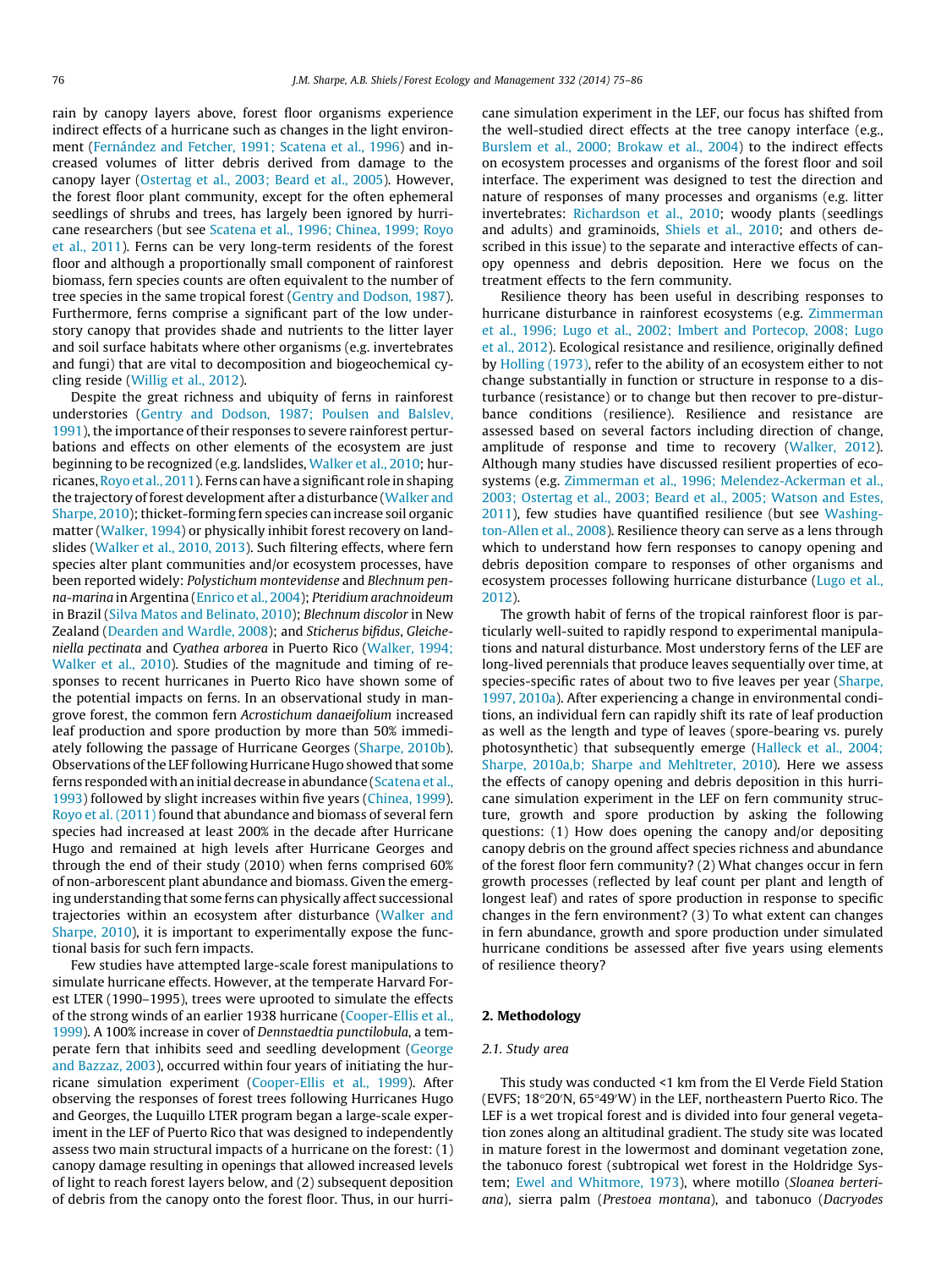excelsa) are the dominant tree species. Mean annual rainfall at the site is 3500 mm [\(Zimmerman et al., 2007\)](#page-12-0), elevation is in the range of 340–485 m a.s.l, and the terrain is steep (24% average slope) and rocky with boulders and stones covering approximately 25% of the soil surface [\(Soil Survey Staff, 1995; Shiels et al., 2010\)](#page-11-0). The experimental plots were located on upper slopes and ridges, avoiding the more variable steep slopes and riparian areas of the forest. The two most recent severe hurricanes passing over the LEF preceding the initiation of the experiment were Hurricane Hugo (category 4 on the Saffir–Simpson hurricane scale) in September 1989, and Hurricane Georges (category 3) in September 1998.

# 2.2. Experimental design

Detailed descriptions of the study site, including a map of plot placement and experimental design, can be found in [Richardson](#page-11-0) [et al. \(2010\)](#page-11-0) and [Shiels and González \(2014\)](#page-11-0). Briefly, the canopy trimming experiment (CTE) followed a completely randomized block design where each of three blocks (A, B and C) had four  $30 \times 30$  m plots established (12 plots in total). Two manipulations were performed: (1) branches and leaves removed from canopy (trimmed) and (2) branch segments and leaves deposited on the forest floor (debris). Each plot within a block was randomly assigned to one of the four treatments ( $n = 3$  for each treatment): (1) No trim + no debris, where neither the canopy nor the forest floor were altered; (2) Trim + no debris where the canopy was trimmed and the debris from the trimming was removed from the plot; (3) No trim + debris, where the canopy was unaltered, but debris from the Trim + no debris treatment (2) was weighed and deposited on the forest floor; and (4) Trim + debris, where the canopy was trimmed and debris from the trimming was weighed and then re-distributed on the forest floor below.

In total, six plots had their canopies trimmed (two per block: one Trim + debris and one Trim + no debris treatment) to simulate forest structure observed after earlier hurricanes in the LEF ([Brok](#page-10-0)[aw and Grear, 1991](#page-10-0); [Shiels and González, 2014](#page-11-0)) utilizing the following methods. All non-palm trees  $\geq 15$  cm diameter at 1.3 m height (d.b.h.) within the  $30 \times 30$  m plot had branches that were less than 10 cm diameter removed. For non-palm trees between 10 and 15 cm d.b.h., each tree was trimmed at 3 m height. For palms  $\geq 3$  m tall (at the highest part of the leaf above ground), all leaves were trimmed at the connection with the main stem, and the apical meristem was preserved. Therefore, except for some palms that had leaves attached to their stem below 3 m height, no vegetation of any type was trimmed below 3 m height. Debris  $(5408 \pm 143 \text{ kg}$  dry-mass per plot, or 6 kg m<sup>-2</sup>) was added into the Trim + debris and No trim + debris plots by spreading it evenly across each plot. The amount of debris added to our plots were similar to that naturally deposited in this forest during Hurricane Hugo; although the treatments in our study area resulted in slightly higher wood biomass and a litter layer that was 1.5 cm deeper [\(Shiels et al., 2010](#page-11-0)). Understory light (percent canopy openness) at 1 m height and the percent cover of the woody debris throughout the study are reported in [Shiels et al. \(2010\)](#page-11-0) and updated in [Shiels and González \(2014\).](#page-11-0)

#### 2.3. Fern monitoring and measuring

To minimize edge effects associated with the treatments, a central  $20 \times 20$  m interior monitoring area was delineated within each  $30 \times 30$  m treatment plot. Additionally, the  $20 \times 20$  m interior plot area was divided into a grid of 16 quadrats (each c.  $4.7 \times 4.7$  m) with walking trails (0.4 m wide) established between adjacent quadrats to minimize disturbance. Thus, the effective fern census area (whole plots surveys) for each of the 20  $\times$  20 m interior plot area was 353 m<sup>2</sup> within which we counted and identified ferns that were rooted in the soil and had leaves >10 cm in length. We conducted these whole plot surveys annually in January to assess changes in species abundance and richness. There were two pre-treatment whole plot surveys (2002–2003) and five post-treatment whole plot surveys (2005–2009). We did not conduct an annual survey of the whole plots for 2004 because it would have occurred in January 2005 during the plot treatment period which lasted from November 2004 through June 2005.

In addition, we annually monitored and measured a subsample of individual ferns in five plant subplots  $(1.0 \times 3.5 \text{ m})$  within a whole plot. Each plant subplot was randomly located in one of the subset of the plot's 16 quadrats that had <25% exposed rock. During surveys of the 60 plant subplots, each individual fern with leaves >10 cm in length was identified, tagged, and measured for the length of the longest leaf and whether or not it had spores, and number of leaves per individual. Changes in plant size (growth) were evaluated annually based on leaf count and leaf length for each tagged plant. Each plant subplot survey from 2003 through 2009 was conducted in the latter half of the year (avoiding the plot treatment period from November 2004 through June 2005) and individual plant mortality was also noted.

# 2.4. Resistance and resilience

Fern resistance and resilience to the canopy opening and debris deposition were assessed for the two most common ferns based on the extent to which each response variable (abundance, leaf count, leaf length and spore production) deviated from pre-treatment values. The amplitude and duration of change were used to classify each response within the five post-treatment years. To allow comparison of our resulting resistance and resilience values to the organismal and process responses to Hurricane Hugo reported in [Zimmerman et al. \(1996\),](#page-12-0) we used the same 15% threshold that they had found appropriate based on the magnitude of responses they observed. Thus resistance implies that there was no change in the response that exceeded 15% above or below the pre-treatment value, while resilience implies that there was change that exceeded 15% above or below pre-treatment levels, but that the difference was less than 15% by the end of the study. To reflect the absence of any experimental disturbance in the No trim + no debris treatment the term ''stability'' is used in place of ''resistance''.

### 2.5. Data analysis

Data for the whole plot surveys are available to the public on the Luquillo LTER website at <[http://luq.lternet.edu/data/luqmeta](http://luq.lternet.edu/data/luqmetadata146)[data146](http://luq.lternet.edu/data/luqmetadata146)> and for the plant subplot surveys at <[http://luq.lternet.](http://luq.lternet.edu/data/luqmetadata143) [edu/data/luqmetadata143>](http://luq.lternet.edu/data/luqmetadata143). Repeated-measures two-way ANOVAs ([Analytical Software, 2013\)](#page-10-0) were used to test for changes in responses to treatments over time for all fern species combined and for the two most common fern species. Dependent variables were abundance, recruitment, mortality, leaf length, leaf count (per individual) and percentage of plants with spore-bearing leaves. The values in each of the five plant subplots in each treatment plot were averaged prior to analysis to ensure replication was sustained at the plot level ( $n = 3$  per treatment). Fixed effects were the manipulations performed (trimming and debris additions) and blocks were the random effects. Significance assessments were based on  $p < 0.05$ .

### 3. Results

#### 3.1. Species richness

Sixteen species of terrestrial ferns were identified in the whole plot surveys conducted during the experiment ([Table 1](#page-4-0)). Twelve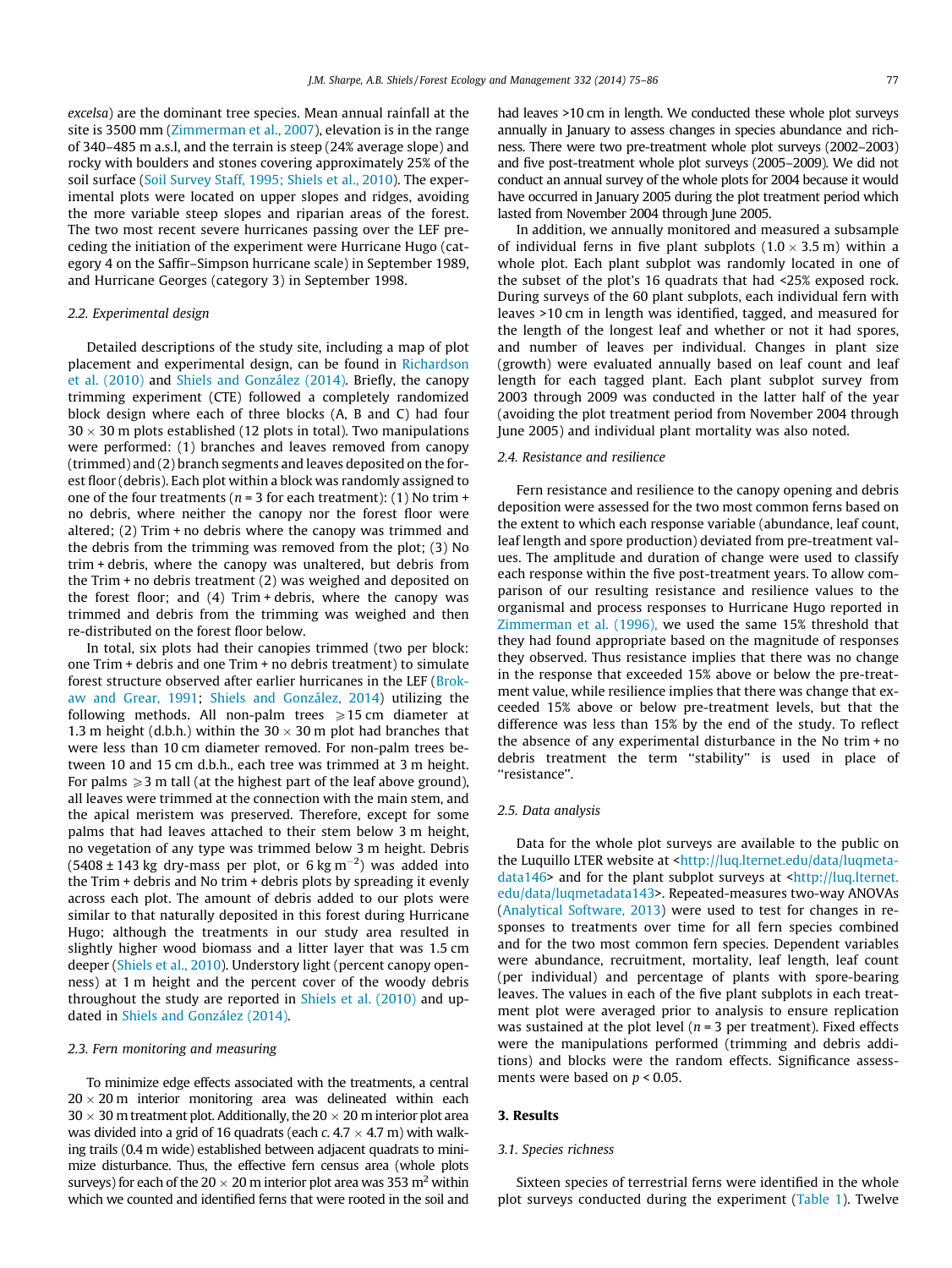#### <span id="page-4-0"></span>Table 1

Terrestrial fern densities for each species recorded in whole plot surveys three years before treatments were applied (2002, 4227 ha<sup>-1</sup>) and five years after treatments were completed (2009, 2841 ha<sup>-1</sup>). The Plots column indicates the number of experimental hurricane plots (353 m<sup>2</sup> observation area per plot) in which a species was found at any point during the study. Species are listed in decreasing order of pre-treatment abundance, and the last four species listed arrived post-treatment (Odontosoria aculata appeared post-treatment but disappeared before the end of the study). Nomenclature follows [Proctor \(1989\)](#page-11-0) with the exception of Danaea geniculata (formerly D. elliptica J.E. Smith [\(Christenhusz, 2010](#page-11-0))), Nephrolepis brownii (Hovenkamp and Miyamoto, 2005), formerly N. multiflora (Roxburgh) Jarrett ex Morton, and Olfersia (formerly Polybotrya) cervina (Linnaeus) Kaulfuss [\(Mickel and Smith, 2004\)](#page-11-0).

| Plots | Density $(ha^{-1})$ |      | Code          | Species name                                          |
|-------|---------------------|------|---------------|-------------------------------------------------------|
|       | 2002                | 2009 |               |                                                       |
| 12    | 2558                | 1521 | THEDEL        | Thelypteris deltoidea (Sw.) Proctor                   |
|       | 912                 | 731  | <b>CYABOR</b> | Cyathea boringuena (Maxon) Domin                      |
|       | 205                 | 231  | <b>DANGEN</b> | Danaea geniculata Raddi                               |
|       | 196                 | 73   | <b>NEPRIV</b> | Nephrolepis rivularis (Vahl) C. Christensen           |
|       | 191                 | 149  | <b>ADIPET</b> | Adiantum petiolatum Desvaux                           |
|       | 75                  | 21   | <b>BLEOCC</b> | Blechnum occidentale L.                               |
|       | 64                  | 28   | LINLAN        | Lindsaea lancea (Linneaus) Beddome                    |
|       |                     | q    | LINOUA        | Lindsaea quadrangularis Raddi ssp. antillensis Kramer |
|       |                     |      | <b>CYAHOR</b> | Cyathea horrida (Linnaeus) J.E. Smith                 |
|       |                     |      | <b>ELARIG</b> | Elaphoglossum rigidum (Aublet) Urban                  |
|       |                     |      | <b>CYAPOR</b> | Cyathea portoricensis Sprengel ex Kuhn                |
|       |                     |      | <b>OLFCER</b> | Olfersia cervina (L.) Kunze                           |
|       |                     | 33   | <b>CYAARB</b> | Cyathea arborea (Linnaeus) J.E. Smith                 |
|       |                     | 31   | <b>NEPBRO</b> | Nephrolepis brownii (Desv.) Hovenkamp & Miyam         |
|       |                     |      | <b>ODOACU</b> | Odontosoria aculeata (L.) J. Smith                    |
|       |                     |      | <b>ODOSCA</b> | Odontosoria scandens (Desvaux) Christensen            |

species were present in 2002 before the treatments were applied and 14 were present at the end of the study in 2009. Four species appeared after the treatments, but only three of them were still present at the end of the study. Juveniles of C. arborea, a tree fern commonly found in open areas of the LEF, appeared in 2005 immediately after open canopy treatments were applied ([Fig. 1\)](#page-5-0); C. arborea eventually inhabited four open canopy plots (14 individuals). In 2005 (post-treatment) Nephrolepis brownii, an Asian fern species common in disturbed areas, spread by runners within a single Trim + debris plot (13 plants) that was located closer than any of the other plots to a well-established N. brownii population along a roadside (see plot map in [Richardson et al., 2010](#page-11-0)). Two individuals of the climbing fern Odontosoria scandens also appeared after treatment, one in a Trim + no debris plot (2005) and one in a Trim + debris plot (2008), but the plant in the latter plot had disappeared by 2009. Odontosoria aculeata, a thorny climbing fern, made only a fleeting appearance in 2005  $(n = 1)$  in one Trim + no debris plot, and again  $(n = 3)$  in another location within the same plot in 2006 but O. aculeata was absent by 2009. Many of the fern species were absent from several of the plots (Table 1, [Fig. 1\)](#page-5-0) and only Thelypteris deltoidea and Cyathea borinquena (a non-arborescent member of a tree fern genus) were present throughout the experiment in all four treatments ([Fig. 1](#page-5-0)).

Fern species richness varied among plots even before treat-ments were applied ([Fig. 1](#page-5-0)), ranging from five species in the plots later assigned to the No trim + no debris treatment to nine species in the plots assigned to the No trim + debris treatment. Five years after treatment application, species counts ranged from four species in the No trim + no debris plots to nine species in the Trim + debris plots, with decreases in the No trim plots ([Fig. 1b](#page-5-0) and d), and increases following the two Trim treatments ([Fig. 1](#page-5-0)f and h).

#### 3.2. Abundance, recruitment and mortality

Abundance was not evenly distributed among fern species and there was a 33% reduction in overall fern density between 2002 and 2009 (Table 1). There were few changes in species dominance during our study ([Fig. 1\)](#page-5-0). Two species (T. deltoidea and C. borinquena) dominated the fern community; they accounted for 82% of the pre-treatment fern density, and constituted 79% of the post-treatment fern abundance. Among the 14 less common species noted during the whole plot surveys (Table 1), only four did not decrease in abundance: Cyathea horrida (no change), Cyathea portericensis (no change), Danaea geniculata (13% increase) and Lindsaea quadrangularis (33% increase).

Fern abundance in the No trim + no debris treatment plots was only about half that of other plots even before treatments were initiated ([Fig. 2](#page-6-0)a). There was a significant decline in fern abundance during our study directly after treatments were applied (time,  $F_{6,48}$  = 14.69,  $p < 0.0001$ ) but then there was a gradual increase in fern abundance for the final four years in response to the Trim treatments (time  $\times$  trim,  $F_{6,48}$  = 6.89, p < 0.0001; [Fig. 2](#page-6-0)a). There was no subsequent change in abundance over time in the debris treatments (time  $\times$  debris,  $F_{6,48}$  = 0.89, p = 0.5102; [Fig. 2a](#page-6-0)). There was a significant interaction (time  $\times$  trim  $\times$  debris) due to the reduction in abundance in the No trim + debris treatment from pre- to post-treatment ( $F_{6,48}$  = 5.17, p = 0.0004; [Fig. 2a](#page-6-0)). The annual fluctuations and treatment responses of total fern species abundance ([Fig. 2](#page-6-0)a) in part reflected the response of the very common T. deltoidea, which also significantly declined (40%) in abundance during the study (time,  $F_{6,48} = 15.56$ ,  $p < 0.0001$ ; [Fig. 2b](#page-6-0)). T. deltoidea abundance in trim plots was significantly greater than closed canopy plots following treatment application (time  $\times$  trim,  $F_{6,48}$  = 3.00,  $p$  = 0.0144; [Fig. 2b](#page-6-0)). Similar to the response of the entire fern community, there was a significant interaction (time  $\times$  trim  $\times$  debris) for T. deltoidea due to the reduction in abundance in the No trim + debris treatment from pre- to posttreatment ( $F_{6,48}$  = 3.15, p = 0.0110; [Fig. 2](#page-6-0)b). Changes in abundance of C. borinquena through time were much smaller (20%) than for T. deltoidea but followed the same pattern (time  $\times$  trim,  $F_{6,48} = 2.63$ ,  $p = 0.0277$ ; [Fig. 2](#page-6-0)c). C. borinquena abundance had a small but non-significant decline in the No trim + debris treatment, and changed little (all treatments averaged) over time ( $F_{6,48}$  = 1.10,  $p = 0.3784$ ; [Fig. 2](#page-6-0)c). There were no additional significant differences in fern abundance involving the independent or interactive effects that were measured.

Recruitment levels for ferns (individuals achieving >10 cm height during the study) were low throughout the experiment with most new individuals tending to appear in the trimmed plots but there were no significant differences in recruitment ( $p > 0.05$ ; [Fig. 3](#page-6-0)a). There was a significant increase (all treatments averaged) in mortality from pre- to post-treatment (time,  $F_{5,40} = 5.04$ ,  $p = 0.0011$ ), yet this difference was largely due to the significant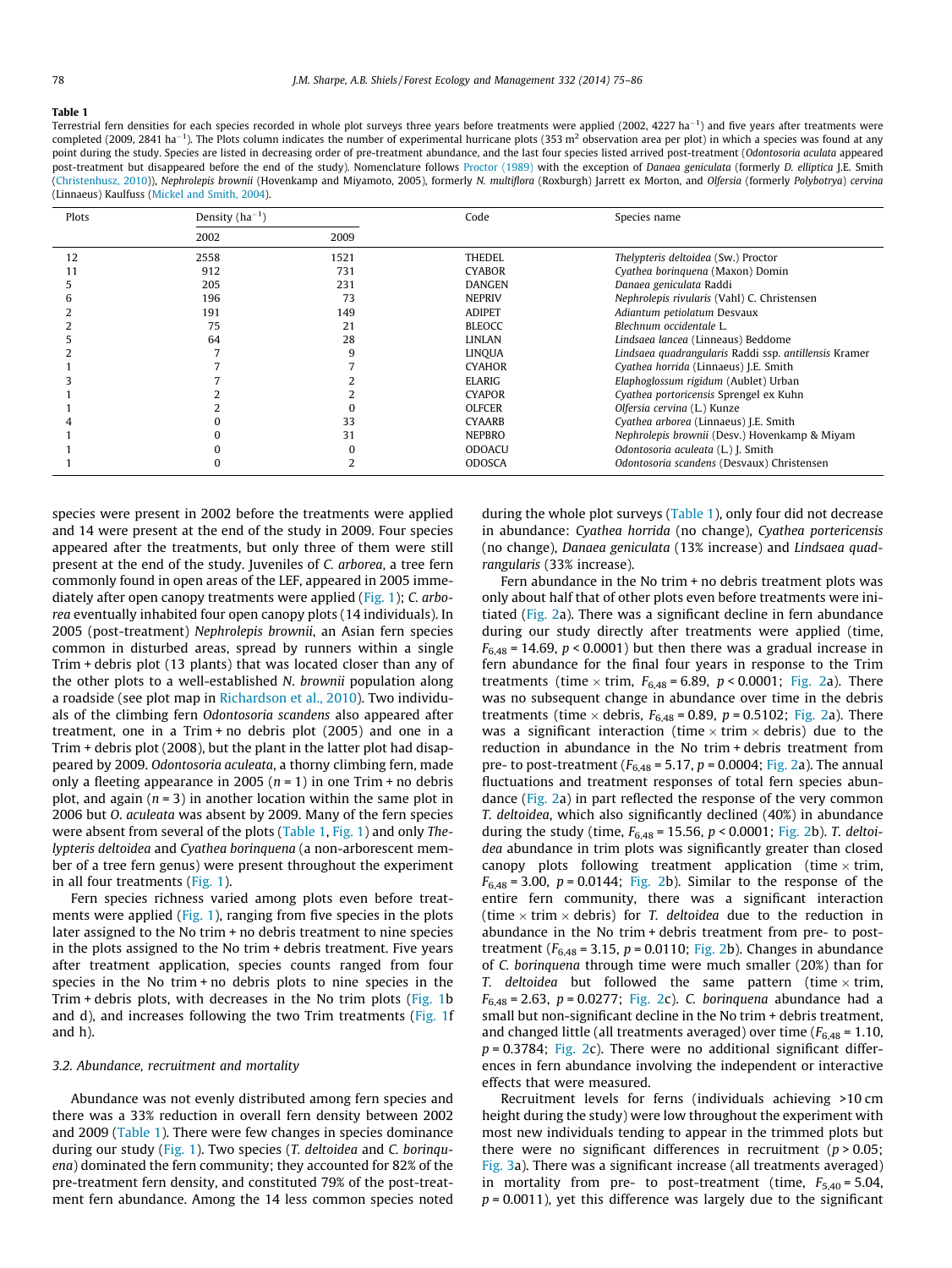<span id="page-5-0"></span>

Fig. 1. Abundance (Log 10 (ferns ha<sup>-1</sup>)) for the terrestrial ferns identified in annual whole plot surveys before and after simulated hurricane treatments. A nominal value of 0.07 was used to visually differentiate species presence (the smallest black bars in graph) from absence (no bar). Species are listed in descending order of total abundance during pre-treatment conditions. See [Table 1](#page-4-0) for codes for fern species names used on the horizontal axis.

increase in mortality in the debris plots following treatment applications (time  $\times$  debris,  $F_{5,40}$  = 2.95, p = 0.0234; [Fig. 3b](#page-6-0)). There were no additional significant differences in fern mortality.

# 3.3. Growth and spore production

Only individuals of the two most common fern species, T. deltoidea ( $n = 43$ ) and C. borinquena ( $n = 11$ ), were present in the plant subplots for all 7 years of monitoring (2003–2009). Except in the No trim + no debris treatment, we found that leaves produced by T. deltoidea immediately after treatment tended to be shorter than those measured during pre-treatment surveys ([Fig. 4a](#page-7-0)). However, there was a significant increase in leaf length in those leaf cohorts that emerged during the next three years in response to the two trim treatments (trim  $\times$  time,  $F_{6,42} = 3.74$ ,  $p = 0.0045$ ; [Fig. 4](#page-7-0)a).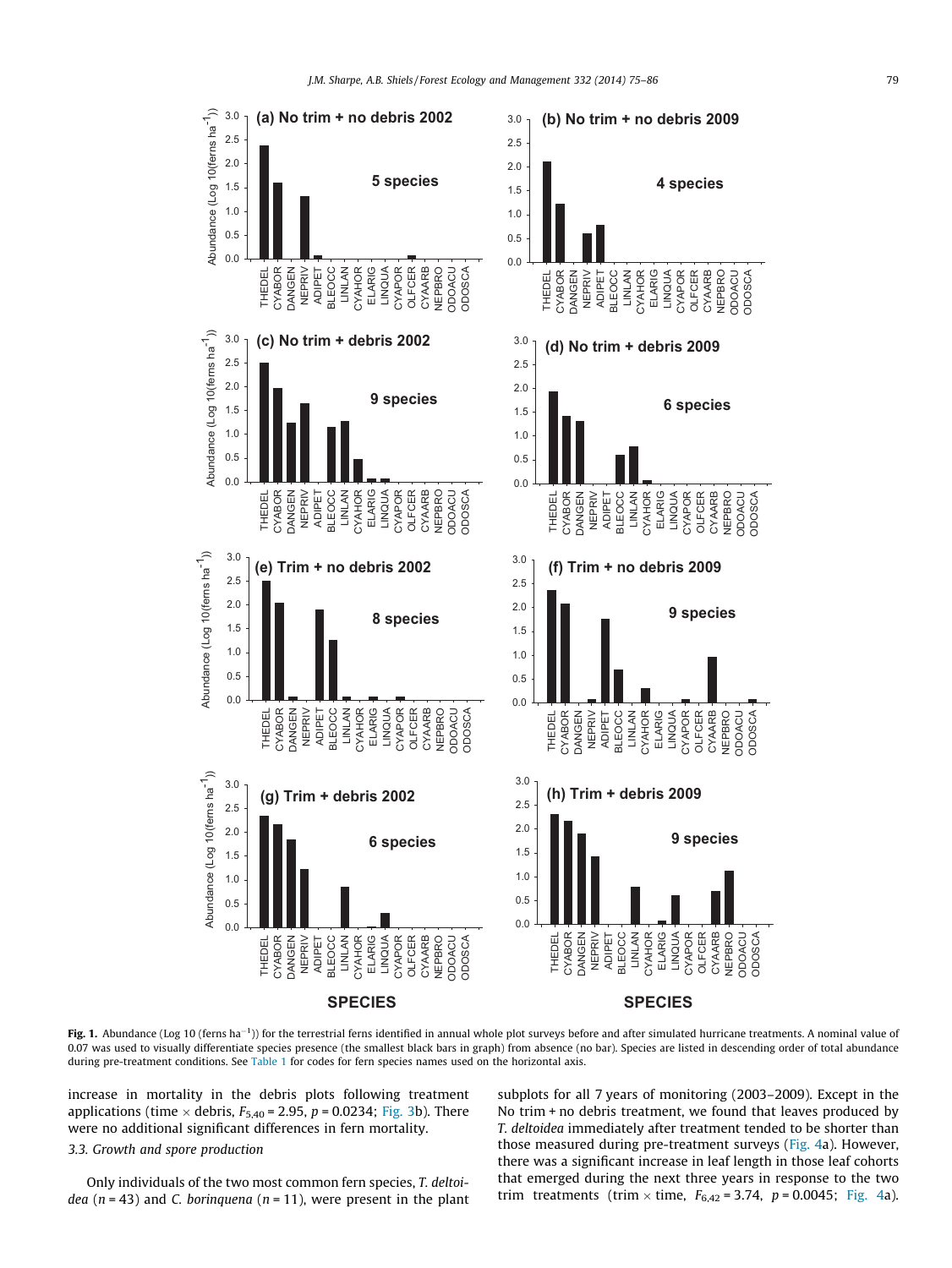<span id="page-6-0"></span>

Fig. 2. Annual mean ( $\pm$ SE) abundance of ferns (ferns ha<sup>-1</sup>) from whole plot surveys for four treatments for all fern species (a), and for the two most common species Thelypteris deltoidea (b), and Cyathea borinquena (c). There was no census data for 2004 because treatments were in progress. Treatment completion dates are marked by an arrow and were completed prior to the 2005 observations.

T. deltoidea leaf lengths tended to decline toward pre-trim levels in 2009 for the Trim + no debris treatment. There was a significant interaction (time  $\times$  trim  $\times$  debris) due to the reduction in leaf length in the No trim + debris treatment from pre- to posttreatment ( $F_{6,42}$  = 2.67, p = 0.0274; [Fig 4a](#page-7-0)). There were no individuals of C. borinquena in the No trim + no debris plant subplots during the study; the No trim + debris plant subplots only had six individuals in 2003, none of which survived all seven years of the experiment. Therefore, statistical analysis of growth factors (leaf count, leaf length and spore production) for C. borinquena for No trim treatments was not possible [\(Fig. 4b](#page-7-0), d, f). However, for those C. borinquena plants in the trim treatments, leaf lengths tended to increase during the two years after treatments were applied and then declined to pre-treatment levels for Trim + debris and well below pre-treatment levels for Trim + no debris by the last year of the experiment ([Fig. 4](#page-7-0)b).

The number of leaves per T. deltoidea individual was stable prior to treatments, but had increased by the end of the experiment (time,  $F_{6,24}$  = 2.88, p = 0.0292; [Fig. 4](#page-7-0)c). Per plant leaf counts doubled in Trim + debris and tripled in Trim + no debris treatments within two years post-treatment and the number of leaves was significantly greater in trim plots than in closed canopy plots



Fig. 3. Recruitment (a) and mortality (b) for all ferns in plant subplots relative to our initial observations in 2003. Treatment completion dates are marked by an arrow and were completed prior to the 2005 observations.

(trim  $\times$  time,  $F_{6,24}$  = 5.70, p = 0.0008; [Fig. 4](#page-7-0)c). There was also a temporary 50% reduction in the number of leaves in No trim + debris plots in 2005. The leaf counts for T. deltoidea in trim plots had not returned to pre-treatment levels by the end of the experiment ([Fig. 4c](#page-7-0)). For C. borinquena there was a three-fold increase in the number of leaves per plant within three years of trimming compared to pre-treatment measures, although by 2009 the number of leaves had returned to near pre-treatment levels [\(Fig. 4d](#page-7-0)).

There was a significantly higher percentage of spore-bearing T. deltoidea leaves on plants in trim plots than in non-trim plots (trim,  $F_{1,5}$  = 16.64,  $p$  = 0.0095), and the percentage of individuals producing spores returned to near or below pre-treatment (2004) levels by 2009 ([Fig. 4e](#page-7-0)). T. deltoidea pre-treatment spore production in the No trim + no debris plots averaged 10–20%, then decreased to nearly zero spore production three years posttreatment before returning to 10–20% in the final two years ([Fig. 4](#page-7-0)e). There was no post-treatment spore production by T. deltoidea in the No trim + debris plots immediately prior to treat-ment and in the post-treatment years ([Fig. 4e](#page-7-0)). C. borinquena exhibited an immediate increase in spore production in direct response to trimming [\(Fig. 4](#page-7-0)f), and then tended to decline slowly (Trim + debris) or rapidly (Trim + no debris).

## 3.4. Resistance and resilience

Species richness was resistant to No debris treatments [\(Fig. 1a](#page-5-0), b, e, f) but decreased 33% in response to the No trim + debris treat-ment [\(Fig. 1](#page-5-0)c and d) and increased 33% in response to the Trim + debris treatment ([Fig. 1](#page-5-0)g and h); species composition also changed. T. deltoidea and C. borinquena demonstrated a variety of responses in abundance, growth and spore production ([Table 2\)](#page-8-0). The majority of responses for both species were either increases (maximum amplitude: +1400% spore production by T. deltoidea in response to Trim + debris) or decreases (maximum amplitude:  $-100\%$  spore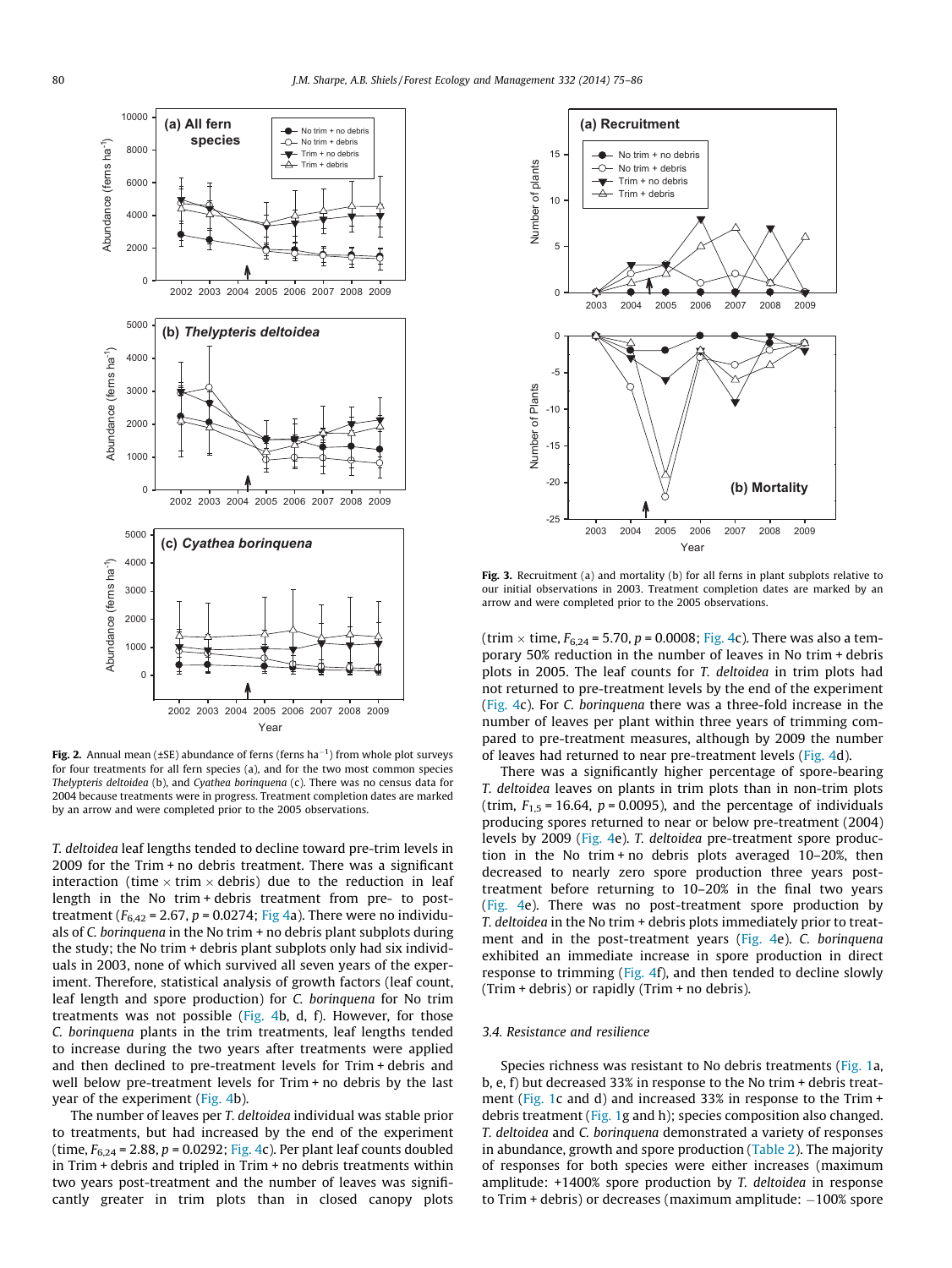<span id="page-7-0"></span>

Fig. 4. Mean (±SE) growth (leaf length, number of leaves) and reproduction (percent of plants with spores) measurements for the two most common fern species, Thelypteris deltoidea (a, c, e) and Cyathea borinquena (b, d, f) in plant subplot surveys. Cyathea borinquena was absent for all or a portion of the study in the No trim plots, and was therefore not included (b, d, f). There was only one block that had leaf counts for C. borinquena, therefore error bars are lacking (d). Treatment completion dates are marked by an arrow and were completed prior to the 2005 observations.

production in response to Trim + no debris for C. borinquena) and these were trends that had not abated within the five post-treatment years of the study ([Table 2](#page-8-0)). For T. deltoidea, the response of leaf length was resistant to Trim + no debris while leaf length and leaf count remained stable in response to No trim + no debris. Resilience times of three years were evident in abundance for both species, and for leaf count in response to No trim + debris for T. deltoidea. A resilience time of four years characterized the response of spore production to Trim + no debris for T. deltoidea and five years for leaf count to Trim + no debris for C. borinquena ([Table 2](#page-8-0)). Resilience time was also five years for the lengths of newly emerging leaves to return to pre-treatment levels in response to Trim + debris. The amplitude of percent difference for resilient responses ([Table 2](#page-8-0)) ranged from +536% (C. borinquena leaf count to Trim + no debris) to -52% (T. deltoidea leaf count to No trim + debris).

# 4. Discussion

Most studies of responses of plants to forest ecosystem disturbance have focused on woody plants while often neglecting the role and responses of prominent understory herbaceous plants, such as ferns ([Walker and Sharpe, 2010\)](#page-11-0). Our experimental hurricane treatments resulted in changes to the understory fern community that were both dramatic and species-specific, including changes in abundance, growth (leaf length, leaf count) and spore production. Removing much of the tree canopy above 3 m resulted in a partial shift in the functional forest canopy down to the level of the herbaceous layer [\(Willig et al., 2012](#page-12-0)) where ferns, graminoids, forbs and woody seedlings reside. Such a shift can also affect the structure and function of the understory organisms [\(Shiels et al.,](#page-11-0) [2010; Richardson et al., 2010](#page-11-0)), as well as the ecosystem processes that occur in the litter layer and soil substrate below the fern canopy.

### 4.1. Community structure

The pre-treatment terrestrial fern community of the study area was typical of the vegetation of ridges and upper slopes of other experimental areas of the LEF ([Smith, 1970; Halleck et al., 2004\)](#page-11-0). Studies of ferns in the LEF with more comprehensive sampling protocols have shown that when lower slopes and riparian areas are included, T. deltoidea and C. borinquena are always common, yet the abundance of riparian and lower slope species such as Danaea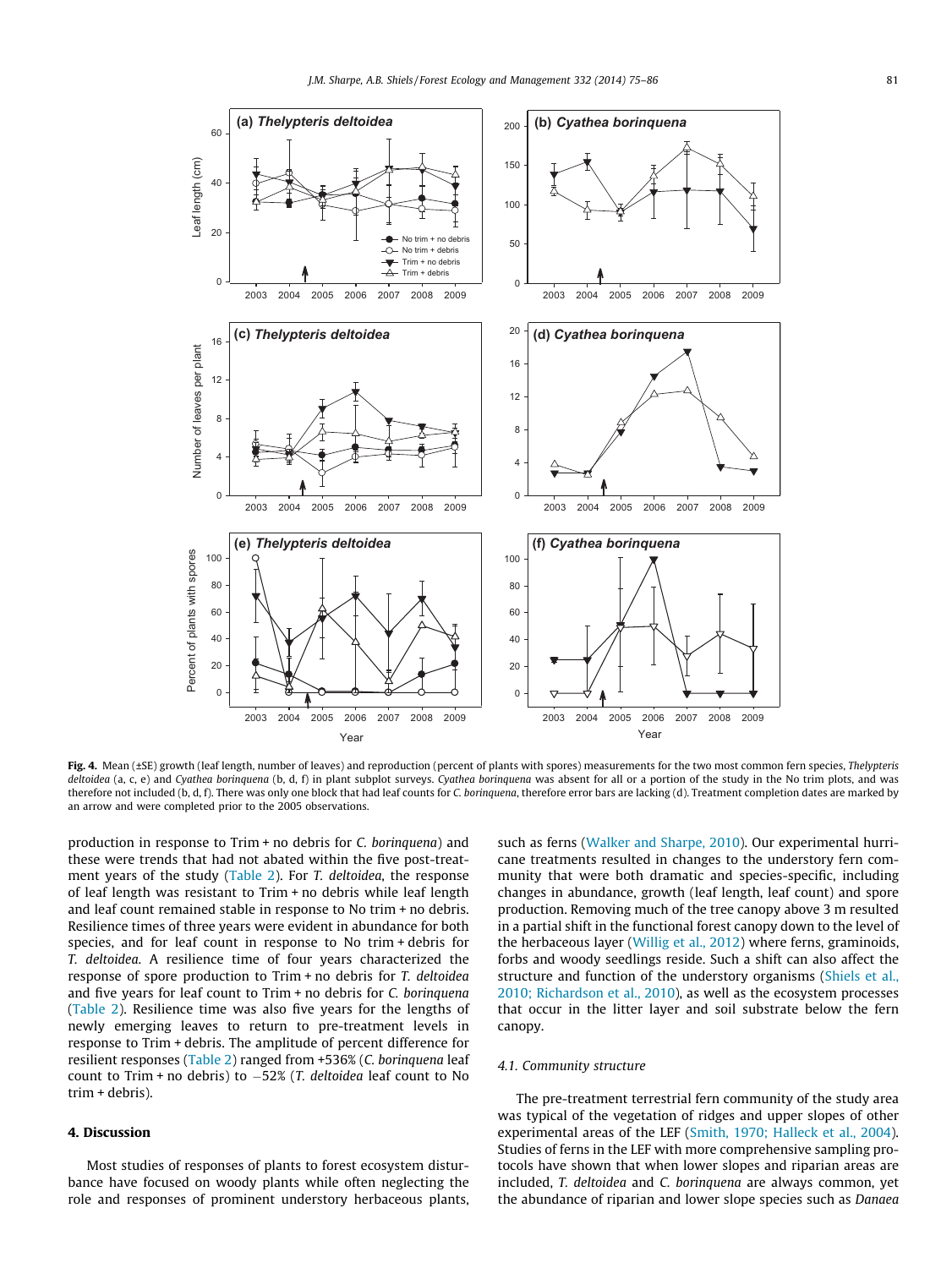#### <span id="page-8-0"></span>Table 2

Responses of two common ferns (Thelypteris deltoidea and Cyathea borinquena) to experimental hurricane treatments. For each variable, the mean in the year before treatments were applied was compared to the means in five post-treatment years to assess (1) maximum amplitude (max), and (2) final amplitude (final) where amplitude is the ±percent difference from pre-treatment value. Resistance and Stability = maximum and final amplitude are both  $\leq 15\%$ . Resilience (Year) = maximum amplitude >15%, but returns to within 615% within five years (the number of years post-treatment to reach resilience in parentheses). Responses that were still showing the effects of the treatments after five years (final amplitude >+15% or <-15%) are noted as Increase or Decrease, respectively. Fig. numbers for graphic presentation of annual variation are listed. Percent of >100% (two cases for reproduction) indicates that pre-treatment or final value was 0 so amplitude could not be calculated. Asterisk indicates insufficient data available to determine a pattern of response.

|                              | Closed canopy (No trim)                  |                                       | Open canopy (Trim)                       |                                         | Fig.           |
|------------------------------|------------------------------------------|---------------------------------------|------------------------------------------|-----------------------------------------|----------------|
|                              | No debris<br>Response<br>Max, final (yr) | Debris<br>Response<br>Max, final (yr) | No debris<br>Response<br>Max, final (yr) | Debris<br>Response<br>Max, final $(yr)$ |                |
| <b>ABUNDANCE</b>             |                                          |                                       |                                          |                                         |                |
| T. deltoidea                 | Decrease<br>$-40\%,-40\%$                | Decrease<br>$-74\%$ , $-74\%$         | Decrease<br>$-42\%,-19\%$                | Resilience (3)<br>$-39\%$ , $+2\%$      | 2 <sub>b</sub> |
| C. borinquena                | Decrease<br>$-57\%,-57\%$                | Decrease<br>$-69%,-69%$               | Increase<br>$+25\%, +25\%$               | Resilience (3)<br>$+19\%, +1\%$         | 2c             |
| <b>GROWTH</b><br>Leaf length |                                          |                                       |                                          |                                         |                |
| T. deltoidea                 | Stability<br>$+11\%, -1\%$               | Decrease<br>$-35\%,-34\%$             | Resistance<br>$+14\% -4\%$               | Resilience (5)<br>$+21\% + 13\%$        | 4a             |
| C. borinquena                | ×.                                       |                                       | Decrease<br>$-55\%,-55\%$                | Increase<br>$+85\%, +19\%$              | 4a             |
| Leaf count                   |                                          |                                       |                                          |                                         |                |
| T. deltoidea                 | Stability<br>$-11\%, +11\%$              | Resilience (3)<br>$-52\%$ , $+3\%$    | Increase<br>$+156\%, +55\%$              | Increase<br>$+68\% + 67\%$              | 4 <sub>b</sub> |
| C. boringuena                | $\ast$                                   | $\mathbf{R}$                          | Resilience (5)<br>$+536\%, +9\%$         | Increase<br>+409%, +89%                 | 4 <sub>b</sub> |
| <b>REPRODUCTION</b>          |                                          |                                       |                                          |                                         |                |
| T. deltoidea                 | Increase<br>$-100\%$ , 60%               | Decrease<br>$>100\%$ , $>100\%$       | Resilience (4)<br>$93\%,-9\%$            | Increase<br>1400%, 900%                 | 4c             |
| C. borinquena                | $\ast$                                   | $\ast$                                | Decrease<br>$+300\%$ . $-100\%$          | Increase<br>$>100\%$ , $>100\%$         | 4c             |

nodosa [\(Royo et al., 2011](#page-11-0)) and Blechnum occidentale [\(Portugal Loay](#page-11-0)[za, 2005\)](#page-11-0) may be greater, perhaps because of increased germination on slopes with areas of bare soil exposed or due to legacies of past land uses. Ferns in this experiment experienced little change in the overall number of species over time, a finding common to observational studies of understory fern communities following wind disturbance [\(Chinea, 1999; Ilisson et al., 2006;](#page-10-0) [Weaver, 2008\)](#page-10-0), but unusual when compared to understory woody plant responses to hurricane disturbance [\(Guzmán-Grajales and](#page-11-0) [Walker, 1991; Scatena et al., 1996; Murphy et al., 2008; Heartsill](#page-11-0) [Scalley et al., 2010](#page-11-0)). Specifically, fern species compositional changes were different from woody plant responses of our hurricane experiment [\(Shiels et al., 2010\)](#page-11-0) and other tropical hurricane studies [\(Walker et al., 1996; Murphy et al., 2008; Comita et al.,](#page-12-0) [2009\)](#page-12-0) in that for ferns (1) no resident species were lost under simulated hurricane conditions (open canopy with debris deposition), and (2) resident species instead of pioneer species continued to dominate the understory during the five years following disturbance. Two of the pioneer fern species that appeared when the canopy was opened (C. arborea and N. brownii) are prolific and commonly occur along roadsides in the LEF ([Proctor, 1989; Walker](#page-11-0) [et al., 2010\)](#page-11-0). Mature individuals of the tree fern C. arborea in the LEF have been estimated to produce nearly half a trillion spores annually ([Conant, 1976\)](#page-11-0) and the spores can germinate in openings on bare soil, such as in landslides, river gulches, and roadsides but generally do not survive in forests with <40% open canopy ([Portu](#page-11-0)[gal Loayza, 2005](#page-11-0)). Once established, C. arborea can dominate for many years and change the trajectories of succession in LEF plant communities ([Walker et al., 2010\)](#page-12-0). The small number of C. arborea recruited in our experiment is unlike the response of the early successional native fern D. punctilobula that doubled in cover and dominated the understory following a temperate forest manipulation that simulated post-hurricane conditions [\(Cooper-Ellis et al.,](#page-11-0) [1999\)](#page-11-0). Establishment of pit and mound topography created by pulling trees down in the study by [Cooper-Ellis et al. \(1999\)](#page-11-0) may

have been conducive to the germination of fern spores, whereas the lack of substantial spread of C. arborea and other pioneer ferns in our study may have been restricted by the lack of pit and mound topography in the LEF (<0.1% of the ground surface; [Lenart et al.,](#page-11-0) [2010\)](#page-11-0) and the very few patches of exposed soil in the study area. Such lack of exposed soil from infrequent windthrow is one key difference resulting from severe wind disturbances affecting the LEF relative to those affecting temperate forests (e.g. contrast [Brok](#page-10-0)[aw and Grear, 1991](#page-10-0) to [Fischer et al., 2013\)](#page-11-0). After major hurricanes in the LEF, most trees are damaged by defoliation and branch and stem loss above 3 m height, and few trees are uprooted [\(Brokaw](#page-10-0) [and Grear, 1991](#page-10-0)); these patterns recorded following natural hurricanes in the LEF guided the methodology used in our experimental treatments. The establishment of invasive N. brownii and its rapid spread by runners ([Proctor, 1989](#page-11-0)) under open canopy highlights one of the potential risks of partial canopy loss (also see [Belling](#page-10-0)[ham et al., 2005](#page-10-0); [Murphy et al., 2008](#page-11-0)), and the presence and spread of N. brownii and other non-native invasive ferns should be carefully monitored to avoid the sort of drastic ecosystem changes caused by some non-native ferns (e.g. Lygodium microphyllum in Florida) that may flourish following hurricanes [\(Lynch et al., 2011\)](#page-11-0).

# 4.2. Fern mortality

Changes in fern abundances reflected steady to increasing recruitment and mortality except for the rapid doubling of mortality levels in plots immediately after debris was deposited. A similar pattern of a one-year spike of mortality for both debris addition treatments was also observed for the woody seedlings in this same experiment ([Shiels et al., 2010\)](#page-11-0) as well as in tree densities in natural and plantation forests after Hurricane Hugo [\(Fu et al., 1996\)](#page-11-0). A depression in fern abundance (biomass) also occurred in the LEF immediately after Hurricane Hugo [\(Scatena et al., 1993\)](#page-11-0). In our study the magnitude of change in abundance due to mortality in response to debris deposition was greater for T. deltoidea than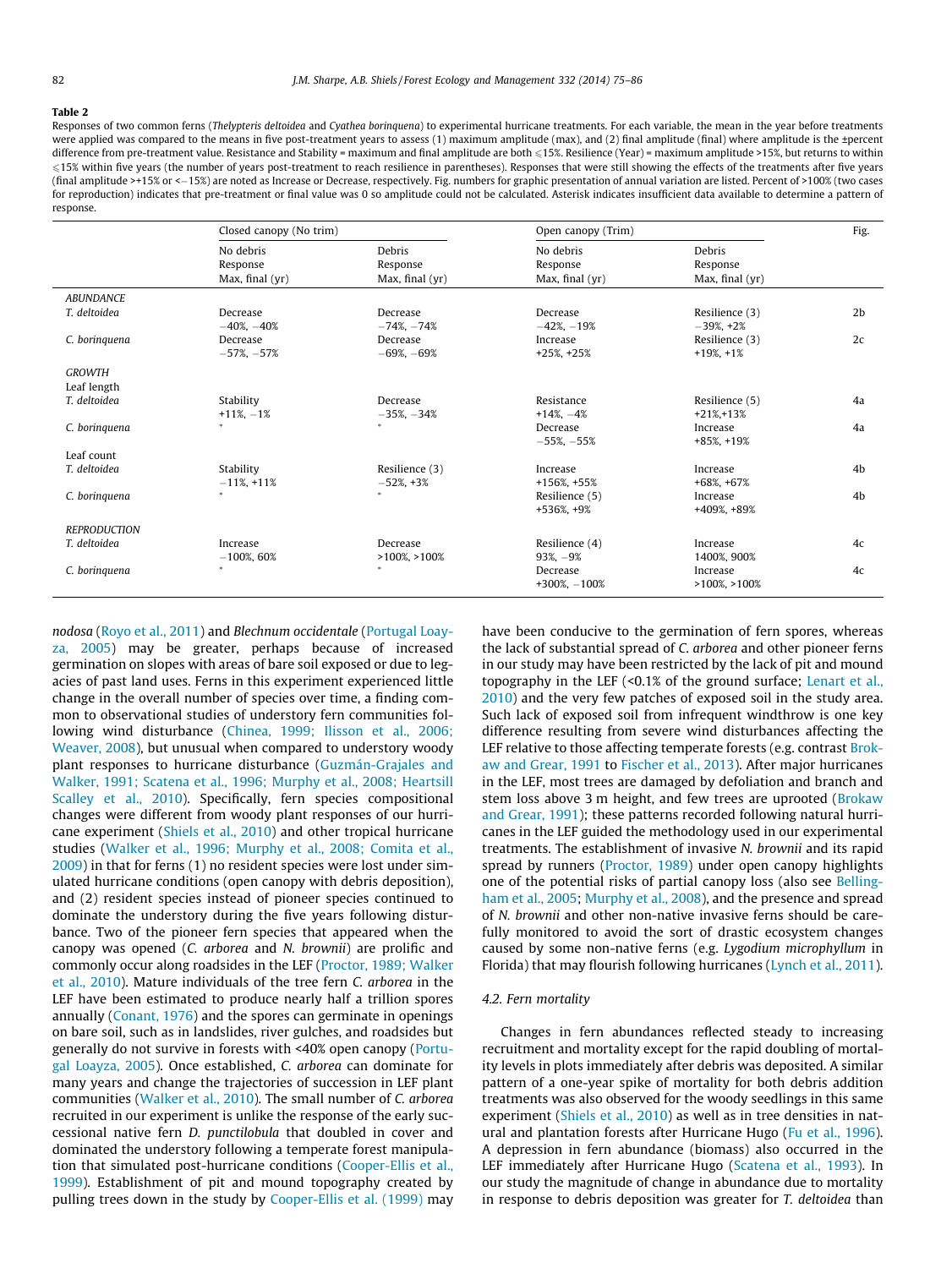for C. borinquena, perhaps because the much larger C. borinquena individuals could more easily resist or recover from debris damage. C. borinquena has leaves that are approximately three times the length of T. deltoidea [\(Fig. 4](#page-7-0)a, b), and the leaves of C. borinquena connect to a larger rhizome at a greater height above the substrate than T. deltoidea; thus, C. borinquena individuals were less likely to be buried by the debris deposition treatments than the smaller T. deltoidea plants.

The response to physical deposition of debris in our experiment shows that hurricane debris can kill existing ferns of the forest understory; however, mortality may be slightly overstated in this experiment. Debris treatments did not actually duplicate the size distribution and patchiness of the woody debris-fall of a hurricane ([Shiels et al., 2010](#page-11-0)). Unlike the short sections of wood deposited in our debris treatments, fallen branches resulting from hurricane winds have fewer contact points with the ground and the vulnerable apical meristems of ferns. Ferns in the understory of wet tropical forests are naturally subject to branch and leaf fall throughout their lives ([Drake and Pratt, 2001\)](#page-11-0). Long-term studies in the LEF prior to and following Hurricane Georges have revealed infrequent terrestrial fern mortality: just three of 96 monitored individuals of T. deltoidea, and none of the 57 monitored individuals of C. borinquena died in the years after Hurricane Georges (Sharpe, unpublished data). However, the paucity of published studies that have examined mortality rates of individual ferns and fern species after hurricanes makes it difficult to draw more than tentative conclusions about the level of physical damage resulting from experimental debris deposition.

Fern monitoring in our study has also allowed us to evaluate the negative impacts of researchers, mainly via trampling, on plot measurements. The use of ferns rather than other plant residents of the forest understory is particularly appropriate because fern species can comprise more than half of the perennial herbaceous layer community (excluding woody seedlings) of the LEF [\(Smith,](#page-11-0) [1970; Royo et al., 2011\)](#page-11-0). Both [Halleck et al. \(2004\) and Hill and](#page-11-0) [Pickering \(2009\)](#page-11-0) found that ferns have low resistance to trampling, and [Halleck et al. \(2004\)](#page-11-0) estimated that damage and mortality from incidental trampling by researchers in another large scale experiment in the LEF resulted in up to a 50% reduction of fern abundance over a six-year period. However, in our experiment where plant subplots were small and well-marked and entry was avoided, declines in fern abundance were similar to patterns observed for whole plots. Therefore it appears that the researcher walkway system established in the plots for this experiment successfully limited this type of damage to understory ferns.

#### 4.3. Effect of increased light levels on spore production

As long-term residents of the herbaceous layer of the rainforest, terrestrial ferns are accustomed to light levels that in many rainforests can be one to two percent of that reaching the canopy with increases to as much as 40% following a large hurricane ([Scatena](#page-11-0) [et al., 2012\)](#page-11-0). In our experiment, understory light levels doubled where the canopy was opened but returned to pre-disturbance levels within 18 months ([Shiels et al., 2010](#page-11-0)), which is a similar period (14–28 months) for understory light levels to recover from the effects of natural hurricanes in Caribbean forests [\(Fernández and](#page-11-0) [Fetcher, 1991; Bellingham et al., 1995; Comita et al., 2009\)](#page-11-0). Spore production has been previously linked to light availability ([Steeves,](#page-11-0) [1959\)](#page-11-0) and carbohydrate levels ([Harvey and Caponetti, 1972\)](#page-11-0) in laboratory experiments. Our field experiment results indicate that spore production can dramatically increase when light levels increase, and that added debris inputs may have a positive effect, but only in combination with added light. Greenhouse experiments have also shown that increased light (and perhaps the concomitant increase in temperature) not only increases spore production, but also growth rates and leaf lengths ([Siman and Sheffield, 2002](#page-11-0)). In our study, open canopy conditions resulted in an increase in the proportion of spore-producing plants as well as longer leaves that may produce more spores. We also observed an increase in the numbers of leaves per plant in open canopy treatments, which is another indication of increased production of spore-bearing leaves ([Sharpe, 2005](#page-11-0)). In a Mexican rainforest, tree ferns in high-light forest edges produced more leaves than in adjacent understory habitat where light levels were nine times lower [\(Bernabe et al., 1999\)](#page-10-0). [Flinn \(2007\)](#page-11-0) also found that adult ferns were more likely to be larger and produce more spores in secondary forests that had developed on agricultural lands than in undisturbed forests. [Pérez-](#page-11-0)[García et al. \(2007\)](#page-11-0) determined that tropical spore germination was correlated with light intensity and that increased recruitment seemed to require canopy opening. Relatively high densities of the temperate understory fern Thelypteris phegopteris appeared in the most damaged and open areas of forests prone to windthrow in Estonia [\(Ilisson et al., 2006](#page-11-0)). Thus, increased understory light resulting from canopy disturbance appears to have a positive influence on fern reproduction, and that may partly explain the approximate 200% increase in fern abundance for T. deltoidea [\(Royo et al.,](#page-11-0) [2011](#page-11-0)) and C. borinquena (Royo, unpublished data) after Hurricane Hugo that was sustained in the LEF for at least 20 years thereafter.

#### 4.4. How resistant or resilient are ferns to hurricane disturbance?

Evaluations of ecosystem responses to disturbance must include the combined and interacting responses of the myriad elements of that ecosystem ([Zimmerman et al., 1996; Watson and](#page-12-0) [Estes, 2011](#page-12-0)). Our experiment allowed us to use concepts of resistance and resilience ([Carpenter et al., 2001; Lugo et al., 2002\)](#page-10-0) to interpret the responses of the understory fern community to selected elements of hurricane impacts. Ferns are common within their forest floor habitat and as perennials they are long-lived ([Har](#page-11-0)[per and White, 1974](#page-11-0)) and yet some variables showed evidence of resistance or resilience within the five years after experimental disturbance. Patterns of continuing increase or decrease relative to pre-treatment levels were more commonly observed however, and could represent long term phase shifts [\(Watson and Estes,](#page-12-0) [2011](#page-12-0)) or a much slower return to pre-treatment values (i.e. >5 years) such that long-lived ferns may eventually demonstrate resilience within the average 60-year interval between severe hurricanes in the LEF. Assessment of resistance and resilience to forest floor vegetation disturbance by measuring changes in plant functional traits is a relatively recent phenomenon (e.g. [Bernhardt-](#page-10-0)[Römermann et al., 2011\)](#page-10-0). The ultimate duration of increased leaf counts and spore production that were observed during the five years of the experimental hurricane treatment (open canopy with debris) may depend on the intensity, severity and extent of the disturbance ([Walker, 2012](#page-11-0)). Some or all of these disturbance characteristics may have been greater when Hurricane Hugo struck another watershed of the LEF in 1989 and where fern cover continues to increase 20 years later [\(Royo et al., 2011](#page-11-0)). Increases in leaf area of fern individuals with funnel architecture could also result in more canopy litter being intercepted within the herbaceous layer where decomposition rates are faster than those on the forest floor [\(Dearden and Wardle, 2008](#page-11-0)), thus ameliorating the decomposer environment and ultimately increasing the rate of litter decomposition after a hurricane.

Stability was the expected response in unmanipulated plots, yet reductions in fern abundance occurred, which may have been due to continuing forest-wide canopy closure characterizing the longterm recovery from the most recent severe hurricane in 1998 ([Comita et al., 2009](#page-11-0)). T. deltoidea exhibited resilience in abundance to canopy opening after a sharp post-treatment decline, and in leaf length (when debris was present) and spore production (when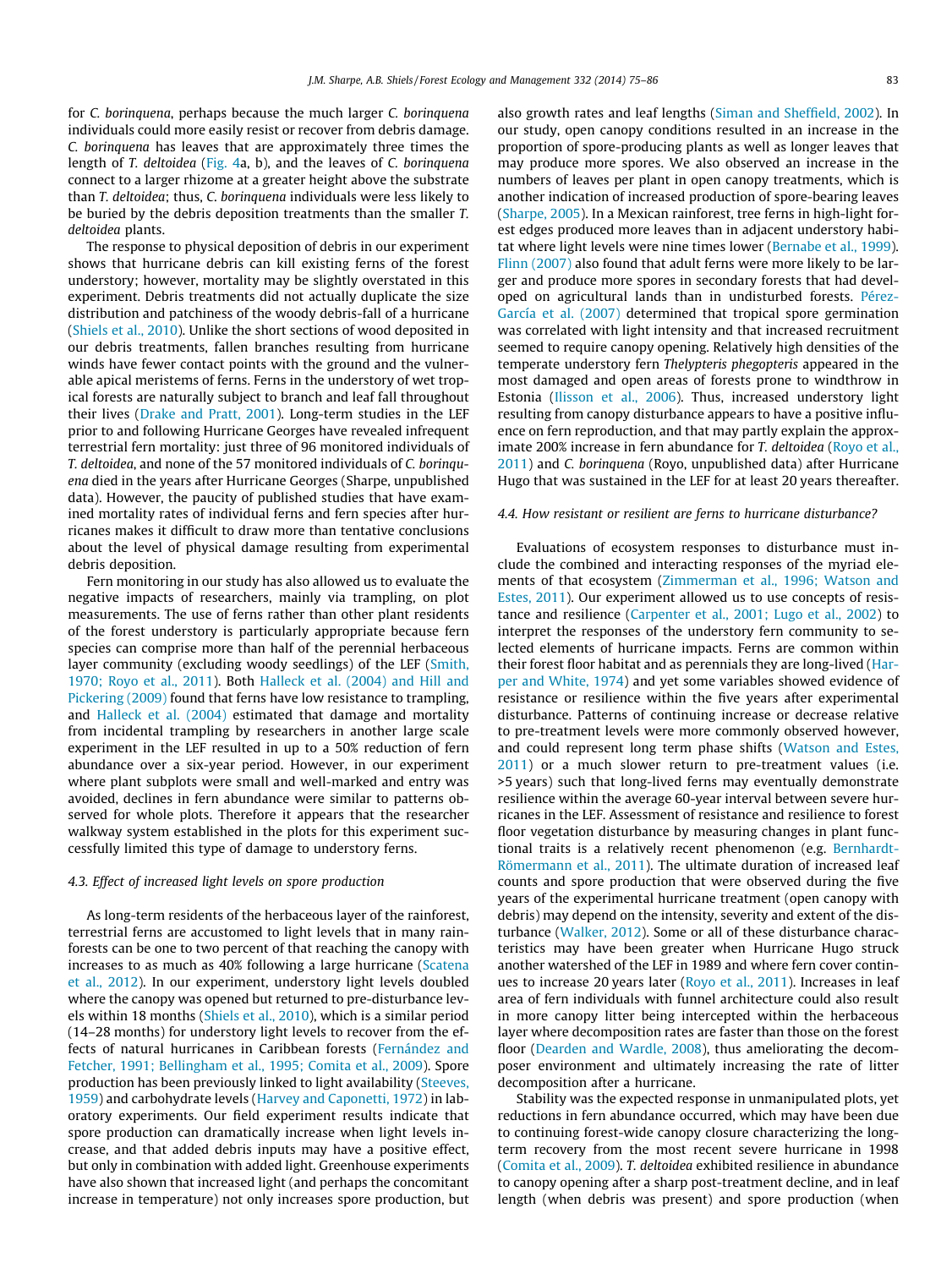<span id="page-10-0"></span>debris was absent) after a post-treatment increase. When our findings are compared to trajectories presented by [Zimmerman et al.](#page-12-0) [\(1996\),](#page-12-0) abundance of T. deltoidea showed resilience within three years after a catastrophic decline that was similar to the recovery pattern of tree biomass and density after Hurricane Hugo. Abundance of some short-lived invertebrates in this experiment also increased but then exhibited resilience (e.g. mites and Collembola, [Richardson et al., 2010](#page-11-0)) but with a shorter return rate (<2 years). However, abundance of the fern C. borinquena responded to canopy and understory disturbance by immediately resisting simulated hurricane effects and increasing in abundance before returning to pre-treatment levels, which was a pattern shared with forest floor biomass and nutrient pools after Hurricane Hugo [\(Zimmerman](#page-12-0) [et al., 1996\)](#page-12-0). Like C. borinquena, graminoids increased in abundance and leaf length under open canopy treatments in this experiment, but the amplitude of the increases were much greater than that of C. borinquena, and graminoids had not returned to pre-treatment levels within five years [\(Shiels et al., 2010](#page-11-0)). Woody seedling abundance was also less resilient than ferns to hurricane conditions in this experiment, and the woody adult plant community remained twice as abundant after 3.5 years post-treatment relative to pretreatment conditions [\(Shiels et al., 2010](#page-11-0)).

The understory fern community in our study has demonstrated a relatively rapid return to pre-disturbance growth rates and maintained nearly the same species composition pre- and post-disturbance. Fern resilience to hurricane impacts therefore markedly differs from the much slower return rate of tree species composition in this forest [\(Shiels et al., 2010](#page-11-0)). Such resilience implies that ferns will continue to be as important a component of the understory as they had been prior to disturbance, and they will also contribute a large pulse of spores to the forest soil spore bank. Although mostly resilient in this experiment, the fern community may be more vulnerable to long-term changes if again subjected to a disturbance before the spores released into the spore bank lose their viability [\(Ramírez-Trejo et al., 2004\)](#page-11-0). Observations within the LEF of continued population increases for some understory ferns after two hurricanes (Hugo, Georges) in relatively short (9 years) succession ([Royo et al., 2011](#page-11-0)) may in part reflect successful recruitment from spores. Experimental tests of fern resilience to repeated hurricane disturbance should be a priority for future research.

# 5. Conclusions

The inclusion of ferns in this large scale experiment has increased our understanding of the key factors (canopy openness, debris deposition) necessary for population and community resistance and resilience during hurricane impacts to this tropical forest. Increases in abundance, growth and reproduction over time following canopy opening treatments regardless of whether or not canopy debris was simultaneously added to the forest floor highlights the importance of light level changes at ground level as an indirect effect of canopy damage. Increased spore production and subsequent recruitment in response to canopy opening by hurricanes have the potential to change the characteristics of fern populations within the forest herbaceous layer community. Fern reproduction and expansion may further change the litter and soil communities below their canopies, particularly if hurricane interval times are reduced to within the viability limits of the spores, as suggested by [Royo and Carson \(2006\).](#page-11-0) Long-lived ferns spend most of their lives in low light conditions, producing relatively small leaves and exhibiting slow growth rates. This experiment demonstrates that understory ferns that are not lost to canopy debris deposition do have the capability to resist and recover from hurricane-related canopy and forest floor disturbances. Ferns often dominate the forest understory community and may partly regulate plant community structure, as well as the light, litter levels, and other organisms that reside on the forest floor and in the topsoil. Drawing from our findings, future studies should focus on fern resistance and resilience thresholds, and long-term influences of ferns on community and ecosystem processes following hurricanes.

#### Acknowledgements

We thank those who thoughtfully planned this large scale experiment for including ferns in their long list of forest components to be measured. For those many hours spent setting up the experimental plots, we thank the many volunteers and the staff of the El Verde Station who performed that arduous work. We also appreciate the work of those who meticulously documented the growth of ferns in the plant subplots from year to year: Pedro Anglada Cordero, María Aponte, John Bithorn, Rebeca de Jesús, Ligia Lebrón, Samuel Matta, Chris Nytch, Paola Olaya and Nereida Ramírez. We acknowledge the excellent work of entering and editing the plant subplot data by John Monge and thank Eda Meléndez, the Luquillo LTER information manager, for her outstanding stewardship of the experiment's data sets. We also thank volunteers Thomas J. Bennett IV, Bella Provan, Jane McKinney Kaler and Meredith Fossel for their field assistance with the annual whole plot fern surveys, and Lawrence Walker and two anonymous reviewers for helpful comments on an earlier version of this manuscript. This research was funded by grants DEB-0218039 and DEB-0620910 from the National Science Foundation to the Institute for Tropical Forestry, USDA Forest Service, as part of the Luquillo Long-Term Ecological Research Program. Additional direct support was provided by the University of Puerto Rico and the USDA Forest Service.

#### References

- Analytical Software Inc., 2013. Statistix 10. Analytical Software Inc., Tallahassee Florida USA.
- [Beard, K.H., Vogt, K.A., Vogt, D.J., Scatena, F.N., Covich, A.P., Sigurdardottir, R.,](http://refhub.elsevier.com/S0378-1127(14)00025-5/h0010) [Siccama, T.G., Crowl, T.A., 2005. Structural and functional responses of a](http://refhub.elsevier.com/S0378-1127(14)00025-5/h0010) [subtropical forest to 10 years of hurricanes and droughts. Ecol. Monogr. 75,](http://refhub.elsevier.com/S0378-1127(14)00025-5/h0010) [345–361](http://refhub.elsevier.com/S0378-1127(14)00025-5/h0010).
- [Bellingham, P.J., Tanner, E.V.J., Healey, J.R., 1995. Damage and responsiveness of](http://refhub.elsevier.com/S0378-1127(14)00025-5/h0015) [Jamaican montane tree species after disturbance by a hurricane. Ecology 76,](http://refhub.elsevier.com/S0378-1127(14)00025-5/h0015) [2562–2580.](http://refhub.elsevier.com/S0378-1127(14)00025-5/h0015)
- [Bellingham, P.J., Tanner, E.V.J., Healey, J.R., 2005. Hurricane disturbance accelerates](http://refhub.elsevier.com/S0378-1127(14)00025-5/h0020) invasion by the alien tree Pittisporum undulatum [in Jamaican montane rain](http://refhub.elsevier.com/S0378-1127(14)00025-5/h0020) [forests. J. Veg. Sci. 16, 675–684.](http://refhub.elsevier.com/S0378-1127(14)00025-5/h0020)
- [Bernabe, N., Williams-Linera, G., Palacios-Rios, M., 1999. Tree ferns in the interior](http://refhub.elsevier.com/S0378-1127(14)00025-5/h0025) [and at the edge of a Mexican cloud forest remnant: spore germination and](http://refhub.elsevier.com/S0378-1127(14)00025-5/h0025) [sporophyte survival and establishment. Biotropica 31, 83–88](http://refhub.elsevier.com/S0378-1127(14)00025-5/h0025).
- [Bernhardt-Römermann, M., Gray, A., Vanbergen, A.J., Bergès, L., Bohner, A., Brooker,](http://refhub.elsevier.com/S0378-1127(14)00025-5/h0030) [R.W., De Bruyn, L., De Cinti, B., Dirnböck, T., Grandin, U., Hester, A.J., Kanka, R.,](http://refhub.elsevier.com/S0378-1127(14)00025-5/h0030) [Klotz, S., Loucougaray, G., Lundin, L., Matteaucci, G., Mészáros, I., Oláh, V., Preda,](http://refhub.elsevier.com/S0378-1127(14)00025-5/h0030) [E., Prévosto, B., Pykälä, J., Schmidt, W., Taylor, M.E., Vadineanu, A., Waldmann,](http://refhub.elsevier.com/S0378-1127(14)00025-5/h0030) [T., Stadler, J., 2011. Functional traits and local environment predict vegetation](http://refhub.elsevier.com/S0378-1127(14)00025-5/h0030) [responses to disturbance: a pan-European multi-site experiment. J. Ecol. 99,](http://refhub.elsevier.com/S0378-1127(14)00025-5/h0030) [777–787](http://refhub.elsevier.com/S0378-1127(14)00025-5/h0030).
- [Brokaw, N.V.L., Grear, J.S., 1991. Forest structure before and after hurricane Hugo at](http://refhub.elsevier.com/S0378-1127(14)00025-5/h0035) [three elevations in the Luquillo Mountains, Puerto Rico. Biotropica 23, 386–392](http://refhub.elsevier.com/S0378-1127(14)00025-5/h0035).
- [Brokaw, N.V.L., Walker, L.R., 1991. Summary of the effects of Caribbean hurricanes](http://refhub.elsevier.com/S0378-1127(14)00025-5/h0040) [on vegetation. Biotropica 23, 442–447.](http://refhub.elsevier.com/S0378-1127(14)00025-5/h0040)
- [Brokaw, N., Fraver, S., Grear, J.S., Thompson, J., Zimmerman, J.K., Waide, R.B., Everham](http://refhub.elsevier.com/S0378-1127(14)00025-5/h0045) [III, E.M., Hubbell, S.P., Foster, R.B., 2004. Disturbance and canopy structure in two](http://refhub.elsevier.com/S0378-1127(14)00025-5/h0045) [tropical forests. In: Losos, E.C., Leigh, E.G., Jr. \(Eds.\), Tropical Forest Diversity and](http://refhub.elsevier.com/S0378-1127(14)00025-5/h0045) [Dynamism: Findings from a Large-Scale Plot Network. The University of Chicago](http://refhub.elsevier.com/S0378-1127(14)00025-5/h0045) [Press, Chicago, pp. 177–194.](http://refhub.elsevier.com/S0378-1127(14)00025-5/h0045)
- [Burslem, D.F.R.P., Whitmore, T.C., Brown, G.C., 2000. Short-term effects of cyclone](http://refhub.elsevier.com/S0378-1127(14)00025-5/h0050) [impact and long-term recovery of tropical rain forest on Kolombangara,](http://refhub.elsevier.com/S0378-1127(14)00025-5/h0050) [Solomon Islands. J. Ecol. 88, 1063–1078](http://refhub.elsevier.com/S0378-1127(14)00025-5/h0050).
- [Canham, C.D., Thompson, J., Zimmerman, J.K., Uriarte, M., 2010. Variation in](http://refhub.elsevier.com/S0378-1127(14)00025-5/h0055) [susceptibility to hurricane damage as a function of storm intensity in Puerto](http://refhub.elsevier.com/S0378-1127(14)00025-5/h0055) [Rican tree species. Biotropica 42, 87–94](http://refhub.elsevier.com/S0378-1127(14)00025-5/h0055).
- [Carpenter, S.R., Walter, B., Anderies, J.M., Abel, N., 2001. From metaphor to](http://refhub.elsevier.com/S0378-1127(14)00025-5/h0060) [measurement: resilience of what to what? Ecosystems 4, 765–781.](http://refhub.elsevier.com/S0378-1127(14)00025-5/h0060)
- [Chinea, J.D., 1999. Changes in the herbaceous and vine communities at the Bisley](http://refhub.elsevier.com/S0378-1127(14)00025-5/h0065) [Experimental Watersheds, Puerto Rico, following hurricane Hugo. Can. J. For.](http://refhub.elsevier.com/S0378-1127(14)00025-5/h0065) [Res. 29, 1433–1437](http://refhub.elsevier.com/S0378-1127(14)00025-5/h0065).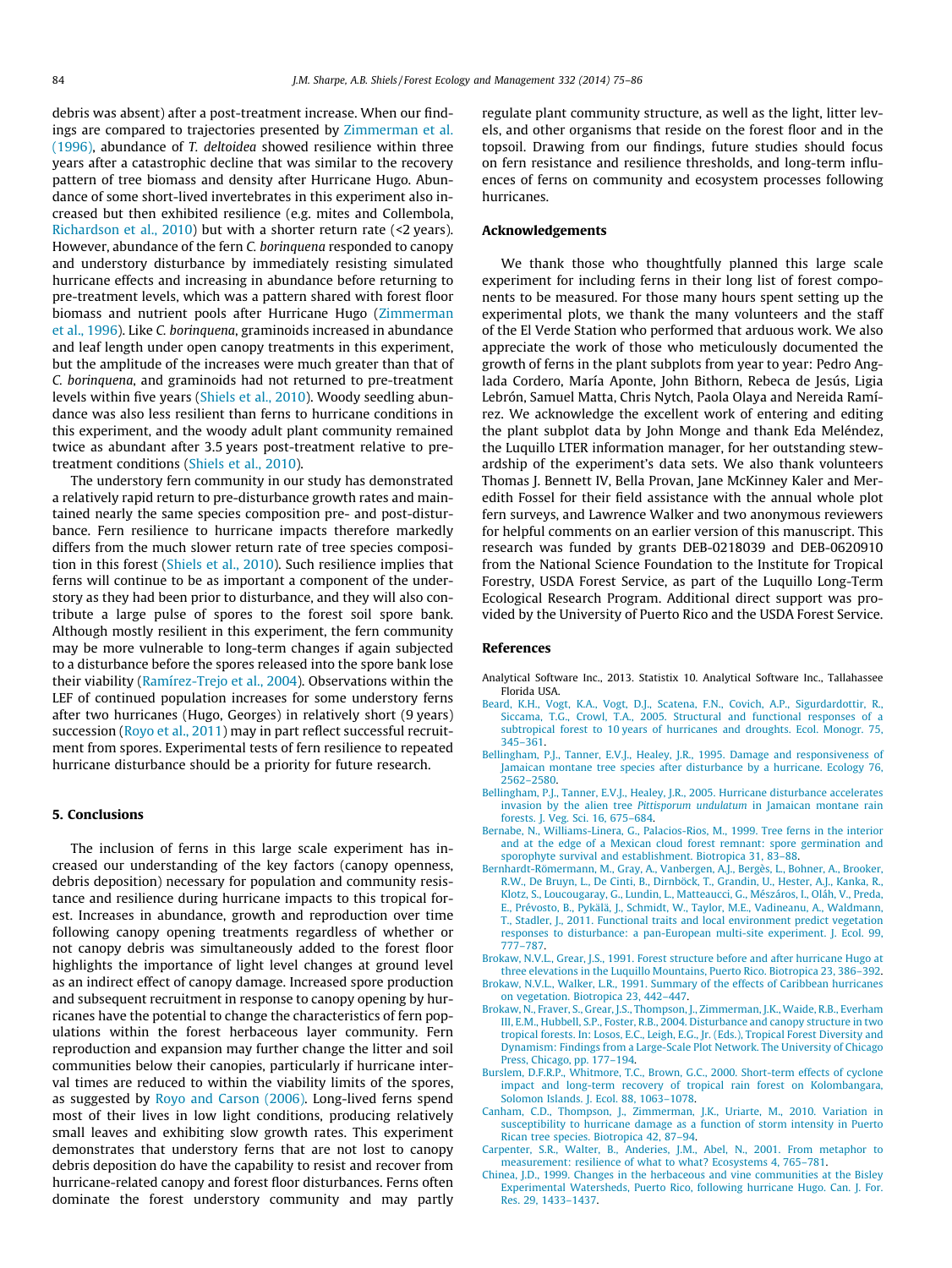- <span id="page-11-0"></span>[Christenhusz, M.J.M., 2010. Danaea \(Marattiaceae\) revisited: biodiversity, a new](http://refhub.elsevier.com/S0378-1127(14)00025-5/h0070) [classification and ten new species of a neotropical fern genus. Bot. J. Linn. Soc.](http://refhub.elsevier.com/S0378-1127(14)00025-5/h0070) [163, 360–385](http://refhub.elsevier.com/S0378-1127(14)00025-5/h0070).
- [Comita, L.S., Uriarte, M., Thompson, J., Jonckheere, I., Canham, C.D., Zimmerman, J.K.,](http://refhub.elsevier.com/S0378-1127(14)00025-5/h0075) [2009. Abiotic and biotic drivers of seedling survival in a hurricane-impacted](http://refhub.elsevier.com/S0378-1127(14)00025-5/h0075) [tropical forest. J. Ecol. 97, 1346–1359](http://refhub.elsevier.com/S0378-1127(14)00025-5/h0075).
- Conant, D., 1976. Ecogeographic and systematic studies in American Cyatheaceae. Dissertation. Harvard University, Cambridge MA, USA.
- [Cooper-Ellis, S., Foster, D.R., Carlton, G., Lezberg, A., 1999. Forest response to](http://refhub.elsevier.com/S0378-1127(14)00025-5/h0085) [catastrophic wind: results from an experimental hurricane. Ecology 80, 2683–](http://refhub.elsevier.com/S0378-1127(14)00025-5/h0085) [2696.](http://refhub.elsevier.com/S0378-1127(14)00025-5/h0085)
- [Dearden, F.M., Wardle, D.A., 2008. The potential for forest canopy litterfall](http://refhub.elsevier.com/S0378-1127(14)00025-5/h0090) [interception by a dense fern understorey, and the consequences of litter](http://refhub.elsevier.com/S0378-1127(14)00025-5/h0090) [decomposition. Oikos 117, 83–92](http://refhub.elsevier.com/S0378-1127(14)00025-5/h0090).
- [Drake, D.R., Pratt, L.W., 2001. Seedling mortality in Hawaiian rain forest: the role of](http://refhub.elsevier.com/S0378-1127(14)00025-5/h0095) [small-scale physical disturbance. Biotropica 33, 319–323.](http://refhub.elsevier.com/S0378-1127(14)00025-5/h0095)
- [Enrico, L., Funes, G., Cabido, M., 2004. Regeneration of](http://refhub.elsevier.com/S0378-1127(14)00025-5/h0100) Polylepis australis Bitt. in the [mountains of central Argentina. For. Ecol. Manag. 190, 301–309.](http://refhub.elsevier.com/S0378-1127(14)00025-5/h0100)
- Ewel, J.J., Whitmore, J.L., 1973. The ecological life zones of Puerto Rico and the U.S. Virgin Islands. Forest Service Research Report ITF18. Institute of Tropical Forestry, Rio Piedras, Puerto Rico.
- [Fernández, D.S., Fetcher, N., 1991. Changes in light availability following Hurricane](http://refhub.elsevier.com/S0378-1127(14)00025-5/h0110) [Hugo in a subtropical montane forest in Puerto Rico. Biotropica 23, 393–399](http://refhub.elsevier.com/S0378-1127(14)00025-5/h0110).
- [Fischer, A., Marshall, P., Camp, A., 2013. Disturbances in deciduous temperate forest](http://refhub.elsevier.com/S0378-1127(14)00025-5/h0115) [ecosystems of the northern hemisphere: their effects on both recent and future](http://refhub.elsevier.com/S0378-1127(14)00025-5/h0115) [forest development. Biodivers. Conserv. 22, 1863–1893](http://refhub.elsevier.com/S0378-1127(14)00025-5/h0115).
- [Flinn, K.M., 2007. Microsite-limited recruitment controls fern colonization of post](http://refhub.elsevier.com/S0378-1127(14)00025-5/h0120)[agricultural forests. Ecology 88, 3103–3114.](http://refhub.elsevier.com/S0378-1127(14)00025-5/h0120)
- [Fu, S., Rodríguez Pedraza, C., Lugo, A.E., 1996. A twelve-year comparison of stand](http://refhub.elsevier.com/S0378-1127(14)00025-5/h0125) [changes in a mahogany plantation and a paired natural forest of similar age.](http://refhub.elsevier.com/S0378-1127(14)00025-5/h0125) [Biotropica 28, 515–524](http://refhub.elsevier.com/S0378-1127(14)00025-5/h0125).
- [Gentry, A.H., Dodson, C., 1987. Contribution of nontrees to species richness of a](http://refhub.elsevier.com/S0378-1127(14)00025-5/h0130) [tropical rain forest. Biotropica 19, 149–155.](http://refhub.elsevier.com/S0378-1127(14)00025-5/h0130)
- [George, L.O., Bazzaz, F.A., 2003. The herbaceous layer as a filter determining spatial](http://refhub.elsevier.com/S0378-1127(14)00025-5/h0135) [pattern in forest tree regeneration. In: Gilliam, F.S., Roberts, M.R. \(Eds.\), The](http://refhub.elsevier.com/S0378-1127(14)00025-5/h0135) [Herbaceous Layer in Forests of Eastern North America. Oxford University Press,](http://refhub.elsevier.com/S0378-1127(14)00025-5/h0135) [New York, pp. 265–282](http://refhub.elsevier.com/S0378-1127(14)00025-5/h0135).
- [Guzmán-Grajales, S.M., Walker, L.R., 1991. Differential seedling responses to litter](http://refhub.elsevier.com/S0378-1127(14)00025-5/h0140) [after Hurricane Hugo in the Luquillo Experimental Forest, Puerto Rico.](http://refhub.elsevier.com/S0378-1127(14)00025-5/h0140) [Biotropica 23, 407–413](http://refhub.elsevier.com/S0378-1127(14)00025-5/h0140).
- [Halleck, L.F., Sharpe, J.M., Zou, X., 2004. Understorey fern responses to post](http://refhub.elsevier.com/S0378-1127(14)00025-5/h0145)[hurricane fertilization and debris removal in a Puerto Rican rain forest. J. Trop.](http://refhub.elsevier.com/S0378-1127(14)00025-5/h0145) [Ecol. 20, 173–181.](http://refhub.elsevier.com/S0378-1127(14)00025-5/h0145)
- [Harper, J.L., White, J., 1974. The demography of plants. Ann. Rev. Ecol. Syst. 5, 419–](http://refhub.elsevier.com/S0378-1127(14)00025-5/h0150) [463.](http://refhub.elsevier.com/S0378-1127(14)00025-5/h0150)
- [Harvey, W.H., Caponetti, J.D., 1972. In vitro studies of sporogenous tissue on leaves](http://refhub.elsevier.com/S0378-1127(14)00025-5/h0155) [of cinnamon fern. I. Environmental factors. Can. J. Bot. 50, 2673–2682](http://refhub.elsevier.com/S0378-1127(14)00025-5/h0155).
- [Heartsill Scalley, T., Scatena, F.N., Lugo, A.E., Moya, S., Ruiz, C.R.E., 2010. Changes in](http://refhub.elsevier.com/S0378-1127(14)00025-5/h0160) [structure, composition, and nutrients during 15 years of hurricane-induced](http://refhub.elsevier.com/S0378-1127(14)00025-5/h0160) [succession in a subtropical wet forest in Puerto Rico. Biotropica 42, 455–463.](http://refhub.elsevier.com/S0378-1127(14)00025-5/h0160)
- [Hill, R., Pickering, C., 2009. Differences in resistance of three subtropical vegetation](http://refhub.elsevier.com/S0378-1127(14)00025-5/h0165) [types to experimental trampling. J. Environ. Manag. 90, 1305–1312.](http://refhub.elsevier.com/S0378-1127(14)00025-5/h0165)
- [Holling, C.S., 1973. Resilience and stability of ecosystems. Annu. Rev. Ecol. Syst. 4,](http://refhub.elsevier.com/S0378-1127(14)00025-5/h0170) [1–23.](http://refhub.elsevier.com/S0378-1127(14)00025-5/h0170)
- [Ilisson, T., Metslaid, M., Vodde, F., Jõgiste, K., Kurm, M., 2006. Vascular plant](http://refhub.elsevier.com/S0378-1127(14)00025-5/h0175) [response to windthrow severity in Norway spruce-dominated](http://refhub.elsevier.com/S0378-1127(14)00025-5/h0175) Myrtillus site [type forests in Estonia. Ecoscience 13, 193–202.](http://refhub.elsevier.com/S0378-1127(14)00025-5/h0175)
- [Imbert, D., Portecop, J., 2008. Hurricane disturbance and forest resilience: assessing](http://refhub.elsevier.com/S0378-1127(14)00025-5/h0180) [structural vs. functional changes in a Caribbean dry forest. For. Ecol. Manag. 55,](http://refhub.elsevier.com/S0378-1127(14)00025-5/h0180) [3494–3501.](http://refhub.elsevier.com/S0378-1127(14)00025-5/h0180)
- [Lenart, M.T., Falk, D.A., Scatena, F.N., Osterkamp, W.R., 2010. Estimating soil](http://refhub.elsevier.com/S0378-1127(14)00025-5/h0185) [turnover rate from tree uprooting during hurricanes in Puerto Rico. For. Ecol.](http://refhub.elsevier.com/S0378-1127(14)00025-5/h0185) [Manag. 259, 1076–1084.](http://refhub.elsevier.com/S0378-1127(14)00025-5/h0185)
- [Lugo, A.E., 2008. Visible and invisible effects of hurricanes on forest ecosystems: an](http://refhub.elsevier.com/S0378-1127(14)00025-5/h0190) [international review. Aust. Ecol. 33, 368–398.](http://refhub.elsevier.com/S0378-1127(14)00025-5/h0190)
- [Lugo, A.E., Scatena, F.N., Silver, W., Molina Colón, S., Murphy, P.G., 2002. Resilience](http://refhub.elsevier.com/S0378-1127(14)00025-5/h0195) [of tropical wet and dry forests in Puerto Rico. In: Gunderson, L.H., Pritchard, L.,](http://refhub.elsevier.com/S0378-1127(14)00025-5/h0195) [Jr. \(Eds.\), Resilience and Behavior of Large-scale Systems. Island Press,](http://refhub.elsevier.com/S0378-1127(14)00025-5/h0195) [Washington, DC, pp. 195–225](http://refhub.elsevier.com/S0378-1127(14)00025-5/h0195).
- [Lugo, A.E., Scatena, F.N., Waide, R.B., Greathouse, E.A., Pringle, C.M., Willig, M.R.,](http://refhub.elsevier.com/S0378-1127(14)00025-5/h0200) [Vogt, K.A., Walker, L.R., González, G., McDowell, W.H., Thompson, J., 2012.](http://refhub.elsevier.com/S0378-1127(14)00025-5/h0200) [Management implications and applications of long-term ecological research. In:](http://refhub.elsevier.com/S0378-1127(14)00025-5/h0200) [Brokaw, N., Crowl, T.A., Lugo, A.E., McDowell, W.H., Scatena, F.N., Waide, R.B.,](http://refhub.elsevier.com/S0378-1127(14)00025-5/h0200) [Willig, M.R. \(Eds.\), A Caribbean Forest Tapestry, the Multidimensional Nature of](http://refhub.elsevier.com/S0378-1127(14)00025-5/h0200) [Disturbance and Response. Oxford University Press, Oxford, pp. 305–360](http://refhub.elsevier.com/S0378-1127(14)00025-5/h0200).
- [Lynch, R.L., Brandt, L.A., Chen, H., Ogurcak, D., Fujisaki, I., Mazzotti, F.J., 2011.](http://refhub.elsevier.com/S0378-1127(14)00025-5/h0205) [Recruitment and growth of Old World climbing fern in hurricane-caused](http://refhub.elsevier.com/S0378-1127(14)00025-5/h0205) [canopy gaps. J. Fish Wildl. Manag. 2, 199–206](http://refhub.elsevier.com/S0378-1127(14)00025-5/h0205).
- [Melendez-Ackerman, E.J., Calisto-Perez, C., Morales-Vargas, M., Fumero-Caban, J.,](http://refhub.elsevier.com/S0378-1127(14)00025-5/h0210) [2003. Post-hurricane recovery of a herbaceous understorey plant in a tropical](http://refhub.elsevier.com/S0378-1127(14)00025-5/h0210) [rain forest in Puerto Rico. J. Trop. Ecol. 19, 677–684](http://refhub.elsevier.com/S0378-1127(14)00025-5/h0210).
- [Mickel, J.T., Smith, A.R., 2004. The pteridophytes of Mexico. Mem. New York Bot.](http://refhub.elsevier.com/S0378-1127(14)00025-5/h0215) [Gard. 88, 1–1054.](http://refhub.elsevier.com/S0378-1127(14)00025-5/h0215)
- [Murphy, H.T., Metcalfe, D.J., Bradford, M.G., Ford, A.F., Galway, K.E., Sydes, T.A.,](http://refhub.elsevier.com/S0378-1127(14)00025-5/h0220) [Wescott, D.J., 2008. Recruitment dynamics of invasive species in rainforest](http://refhub.elsevier.com/S0378-1127(14)00025-5/h0220) [habitats following Cyclone Larry. Aust. Ecol. 33, 495–502](http://refhub.elsevier.com/S0378-1127(14)00025-5/h0220).

[Ostertag, R., Scatena, F.N., Silver, W., 2003. Forest floor decomposition following](http://refhub.elsevier.com/S0378-1127(14)00025-5/h0225) [hurricane litter inputs in several Puerto Rican forests. Ecosystems 61, 261–273.](http://refhub.elsevier.com/S0378-1127(14)00025-5/h0225)

- [Pérez-García, B., Mendoza, R.A., Sánchez-Coronado, M.E., Orozco-Segovia, A., 2007.](http://refhub.elsevier.com/S0378-1127(14)00025-5/h0230) [Effect of light and temperature of germination of spores of four tropical fern](http://refhub.elsevier.com/S0378-1127(14)00025-5/h0230) species. Acta Oecol. 32, 172-179.
- Portugal Loayza, A.B., del R., 2005. Effects of environmental factors and past land use on pteridophyte distributions in tropical forests. Masters Thesis. University of Puerto Rico, Rio Piedras. pp. 111.
- [Poulsen, A.D., Balslev, H., 1991. Abundance and cover of ground herbs in an](http://refhub.elsevier.com/S0378-1127(14)00025-5/h0240) [Amazonian rain forest. J. Veg. Sci. 2, 315–322.](http://refhub.elsevier.com/S0378-1127(14)00025-5/h0240)
- [Proctor, G.R., 1989. Ferns of Puerto Rico and the Virgin Islands. Mem. New York Bot.](http://refhub.elsevier.com/S0378-1127(14)00025-5/h0245) [Gard. 53, 1–389](http://refhub.elsevier.com/S0378-1127(14)00025-5/h0245).
- [Ramírez-Trejo, M.d.R., Pérez-García, B., Orozco-Segovia, A., 2004. Analysis of fern](http://refhub.elsevier.com/S0378-1127(14)00025-5/h0250) [spore banks from the soil of three vegetation types in the central region of](http://refhub.elsevier.com/S0378-1127(14)00025-5/h0250) [Mexico. Am. J. Bot. 91, 682–688.](http://refhub.elsevier.com/S0378-1127(14)00025-5/h0250)
- [Richardson, B.A., Richardson, M.J., González, G., Shiels, A.B., Srivastava, D.S., 2010. A](http://refhub.elsevier.com/S0378-1127(14)00025-5/h0255) [canopy trimming experiment in Puerto Rico: the response of litter invertebrate](http://refhub.elsevier.com/S0378-1127(14)00025-5/h0255) [communities to canopy loss and debris deposition in a tropical forest subject to](http://refhub.elsevier.com/S0378-1127(14)00025-5/h0255) [hurricanes. Ecosystems 13, 286–301.](http://refhub.elsevier.com/S0378-1127(14)00025-5/h0255)
- [Royo, A.A., Carson, W.P., 2006. On the formation of dense understory layers in](http://refhub.elsevier.com/S0378-1127(14)00025-5/h0260) [forests worldwide: consequences and implications for forest dynamics,](http://refhub.elsevier.com/S0378-1127(14)00025-5/h0260) [biodiversity, and succession. Can. J. For. Res. 36, 1345–1362.](http://refhub.elsevier.com/S0378-1127(14)00025-5/h0260)
- [Royo, A.A., Heartsill Scalley, T., Moya, S., Scatena, F.N., 2011. Non-arborescent](http://refhub.elsevier.com/S0378-1127(14)00025-5/h0265) [vegetation trajectories following repeated hurricane disturbance: ephemeral](http://refhub.elsevier.com/S0378-1127(14)00025-5/h0265) [versus enduring responses. Ecosphere 2, 1–17.](http://refhub.elsevier.com/S0378-1127(14)00025-5/h0265)
- [Scatena, F.N., Larsen, M.C., 1991. Physical aspects of Hurricane Hugo in Puerto Rico.](http://refhub.elsevier.com/S0378-1127(14)00025-5/h0270) [Biotropica 23, 317–323](http://refhub.elsevier.com/S0378-1127(14)00025-5/h0270).
- [Scatena, F.N., Silver, W., Siccama, T., Johnson, A., Sánchez, M.J., 1993. Biomass](http://refhub.elsevier.com/S0378-1127(14)00025-5/h0275) [and nutrient content of the Bisley Experimental Watersheds, Luquillo](http://refhub.elsevier.com/S0378-1127(14)00025-5/h0275) [Experimental Forest, Puerto Rico before and after Hurricane Hugo, 1989.](http://refhub.elsevier.com/S0378-1127(14)00025-5/h0275) [Biotropica 25, 15–27.](http://refhub.elsevier.com/S0378-1127(14)00025-5/h0275)
- [Scatena, F.N., Moya, S., Estrada, C., Chinea, J.D., 1996. The first five years in the](http://refhub.elsevier.com/S0378-1127(14)00025-5/h0280) [reorganization of aboveground biomass and nutrient use following Hurricane](http://refhub.elsevier.com/S0378-1127(14)00025-5/h0280) [Hugo in the Bisley Experimental Watersheds, Luquillo Experimental Forest,](http://refhub.elsevier.com/S0378-1127(14)00025-5/h0280) [Puerto Rico. Biotropica 28, 424–440.](http://refhub.elsevier.com/S0378-1127(14)00025-5/h0280)
- [Scatena, F.N., Blanco, J.F., Beard, K.H., Waide, R.B., Lugo, A.E., Brokaw, N., Silver, W.L.,](http://refhub.elsevier.com/S0378-1127(14)00025-5/h0285) [Haines, B.L., Zimmerman, J.K., 2012. Disturbance regime. In: Brokaw, N., Crowl,](http://refhub.elsevier.com/S0378-1127(14)00025-5/h0285) [T.A., Lugo, A.E., McDowell, W.H., Scatena, F.N., Waide, R.B., Willig, M.R. \(Eds.\), A](http://refhub.elsevier.com/S0378-1127(14)00025-5/h0285) [Caribbean Forest Tapestry, the Multidimensional Nature of Disturbance and](http://refhub.elsevier.com/S0378-1127(14)00025-5/h0285) [Response. Oxford University Press, Oxford, pp. 164–200](http://refhub.elsevier.com/S0378-1127(14)00025-5/h0285).
- [Sharpe, J.M., 1997. Leaf growth and demography of the rheophytic fern](http://refhub.elsevier.com/S0378-1127(14)00025-5/h0290) Thelypteris angustifolia [\(Willdenow\) Proctor in a Puerto Rican rainforest. Plant Ecol. 130,](http://refhub.elsevier.com/S0378-1127(14)00025-5/h0290) [203–212](http://refhub.elsevier.com/S0378-1127(14)00025-5/h0290).
- [Sharpe, J.M., 2005. Temporal variation in sporophyte fertility in](http://refhub.elsevier.com/S0378-1127(14)00025-5/h0295) Dryopteris intermedia and Polystichum acrostichoides [\(Dryopteridaceae: Pteridophyta\).](http://refhub.elsevier.com/S0378-1127(14)00025-5/h0295) [Fern Gaz. 17, 223–234.](http://refhub.elsevier.com/S0378-1127(14)00025-5/h0295)
- [Sharpe, J.M., 2010a. Long term monitoring of five uncommon tropical forest](http://refhub.elsevier.com/S0378-1127(14)00025-5/h0300) [understory ferns in Puerto Rico. Indian Fern J. 27, 242–253](http://refhub.elsevier.com/S0378-1127(14)00025-5/h0300).
- [Sharpe, J.M., 2010b. Responses of the mangrove fern](http://refhub.elsevier.com/S0378-1127(14)00025-5/h0305) Acrostichum danaeifolium [Langsd. & Fisch. \(Pteridaceae, Pteridophyta\) to disturbances resulting from](http://refhub.elsevier.com/S0378-1127(14)00025-5/h0305) [increased soil salinity and Hurricane Georges at the Jobos Bay National](http://refhub.elsevier.com/S0378-1127(14)00025-5/h0305) [Estuarine Research Reserve, Puerto Rico. Wetl. Ecol. Manag. 18, 57–68.](http://refhub.elsevier.com/S0378-1127(14)00025-5/h0305)
- [Sharpe, J.M., Mehltreter, K., 2010. Ecological insights from fern population](http://refhub.elsevier.com/S0378-1127(14)00025-5/h0310) [dynamics. In: Mehltreter, K., Walker, L.R., Sharpe, J.M. \(Eds.\), Fern Ecology.](http://refhub.elsevier.com/S0378-1127(14)00025-5/h0310) [Cambridge University Press, Cambridge, pp. 61–110.](http://refhub.elsevier.com/S0378-1127(14)00025-5/h0310)
- [Shiels, A.B., González, G., 2014. Understanding the key mechanisms of tropical](http://refhub.elsevier.com/S0378-1127(14)00025-5/h1105) [forest responses to canopy loss and biomass deposition from experimental](http://refhub.elsevier.com/S0378-1127(14)00025-5/h1105) [hurricane effects. Forest Ecol. Manage. 332, 1–10.](http://refhub.elsevier.com/S0378-1127(14)00025-5/h1105)
- [Shiels, A.B., Zimmerman, J.K., García-Montiel, D.C., Jonckheere, I., Holm, J., Horton,](http://refhub.elsevier.com/S0378-1127(14)00025-5/h0320) [D., Brokaw, N., 2010. Plant responses to simulated hurricane impacts in a](http://refhub.elsevier.com/S0378-1127(14)00025-5/h0320) [subtropical wet forest, Puerto Rico. J. Ecol. 98, 659–673](http://refhub.elsevier.com/S0378-1127(14)00025-5/h0320).
- [Silva Matos, D.M., Belinato, T.A., 2010. Interference of](http://refhub.elsevier.com/S0378-1127(14)00025-5/h0325) Pteridium arachnoideum [\(Kaulf.\) Maxon. \(Dennstaedtiaceae\) on the establishment of rainforest trees.](http://refhub.elsevier.com/S0378-1127(14)00025-5/h0325) [Braz. J. Biol. 70, 311–316](http://refhub.elsevier.com/S0378-1127(14)00025-5/h0325).
- Siman, S.E., Sheffield, E., 2002. Polypodium vulgare [plants sporulate continuously in a](http://refhub.elsevier.com/S0378-1127(14)00025-5/h0330) [non-seasonal glasshouse environment. Am. Fern J. 92, 30–38.](http://refhub.elsevier.com/S0378-1127(14)00025-5/h0330)
- [Smith, R.F., 1970. Vegetation structure of the Puerto Rican rain forest. In: Odum,](http://refhub.elsevier.com/S0378-1127(14)00025-5/h0335) [H.T., Pigeon, R.F. \(Eds.\), A Tropical Rain Forest: A study of Irradiation and](http://refhub.elsevier.com/S0378-1127(14)00025-5/h0335) [Ecology at El Verde, Puerto Rico. Division of Technical Information, US Atomic](http://refhub.elsevier.com/S0378-1127(14)00025-5/h0335) [Energy Commission, Washington, DC, pp. D103–D140](http://refhub.elsevier.com/S0378-1127(14)00025-5/h0335). Soil Survey Staff, 1995. Order 1 soil survey of the Luquillo Long-term
- ecological research grid, Puerto Rico. United States Department of Agriculture, Natural Resource Conservation Service, Lincoln, Nebraska.
- [Steeves, T.A., 1959. An interpretation of two forms of](http://refhub.elsevier.com/S0378-1127(14)00025-5/h0345) Osmunda cinnamomea. [Rhodora 61, 223–230.](http://refhub.elsevier.com/S0378-1127(14)00025-5/h0345)
- [Uriarte, M., Canham, C.D., Thompson, J., Zimmerman, J.K., Brokaw, N., 2005.](http://refhub.elsevier.com/S0378-1127(14)00025-5/h0350) [Seedling recruitment in a hurricane-driven tropical forest: light limitation,](http://refhub.elsevier.com/S0378-1127(14)00025-5/h0350) [density-dependence and the spatial distribution of parent trees. J. Ecol. 93,](http://refhub.elsevier.com/S0378-1127(14)00025-5/h0350) [291–304](http://refhub.elsevier.com/S0378-1127(14)00025-5/h0350).
- [Walker, L.R., 1994. Effects of fern thickets on woodland development on landslides](http://refhub.elsevier.com/S0378-1127(14)00025-5/h0355) [in Puerto Rico. J. Veg. Sci 5, 525–532.](http://refhub.elsevier.com/S0378-1127(14)00025-5/h0355)
- [Walker, L.R., 2012. Biology of Disturbed Habitats. Oxford University Press, Oxford](http://refhub.elsevier.com/S0378-1127(14)00025-5/h0360) [UK](http://refhub.elsevier.com/S0378-1127(14)00025-5/h0360).
- [Walker, L.R., Sharpe, J.M., 2010. Ferns, disturbance and succession. In:](http://refhub.elsevier.com/S0378-1127(14)00025-5/h0365) [Mehltreter, K., Walker, L.R., Sharpe, J.M. \(Eds.\), Fern Ecology. Cambridge](http://refhub.elsevier.com/S0378-1127(14)00025-5/h0365) [University Press, Cambridge, pp. 177–219.](http://refhub.elsevier.com/S0378-1127(14)00025-5/h0365)